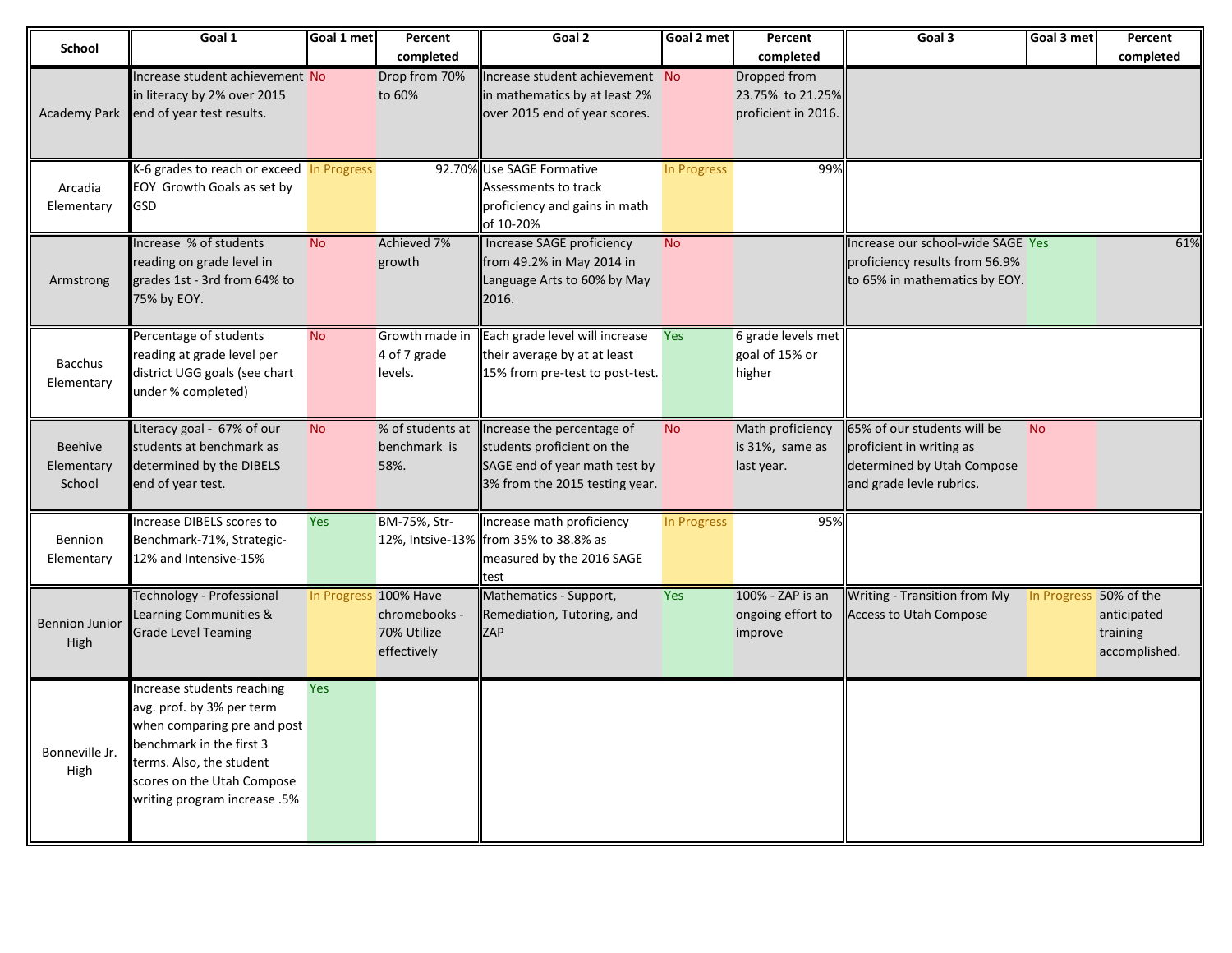| School                            | Goal 1                                                                                                                                                                                                            | Goal 1 met  | Percent                                                                                    | Goal 2                                                                                                                               | Goal 2 met  | Percent                                                                | Goal 3 | Goal 3 met | Percent   |
|-----------------------------------|-------------------------------------------------------------------------------------------------------------------------------------------------------------------------------------------------------------------|-------------|--------------------------------------------------------------------------------------------|--------------------------------------------------------------------------------------------------------------------------------------|-------------|------------------------------------------------------------------------|--------|------------|-----------|
|                                   |                                                                                                                                                                                                                   |             | completed                                                                                  |                                                                                                                                      |             | completed                                                              |        |            | completed |
| Brockbank Jr.<br>High             | Increase by 3% the number of No<br>students demonstrating<br>substantial or sufficient<br>literacy levels as measured by<br>year-end SAGE testing.                                                                |             |                                                                                            | Increase by 5% the number of In Progress<br>students on track for high<br>school graduation by the end<br>of their ninth grade year. |             |                                                                        |        |            |           |
| Calvin Smith                      | Our goal is to increase the<br>number of students on<br>benchmark from 75% to 77%.                                                                                                                                | Yes         |                                                                                            | Increase 17% in grades 1-6 on Yes<br>Granite Benchmark<br>Assessments from pretest to<br>posttest.                                   |             |                                                                        |        |            |           |
| Carl Sandburg<br>Elementary       | Increase math SAGE<br>summative of 28% in grades 3-<br>6 by 5%. The Granite<br><b>Quarterly Benchmark scores</b><br>show 33% k-6 proficiency.<br>Our goal is to raise by 5%<br>from each pretest to post<br>test. | <b>No</b>   | 100% with 28%<br>proficiency                                                               | Reading: increased DIBELS<br>composite score by an average<br>of 5% in each grade level.                                             | Yes         | 62% students at<br>Middle of Year<br>Dibels; 6%<br>improvement         |        |            |           |
| Churchill Jr. High<br>School      | Increase Math SAGE pass<br>rates.                                                                                                                                                                                 | In Progress |                                                                                            | Increase ELA SAGE pass rates.                                                                                                        | In Progress |                                                                        |        |            |           |
| <b>COPPER HILLS</b><br>ELEMENTARY | Reading: Increase status on<br>the DIBELS EOY test by 3%<br>over beginning of year<br>measures.                                                                                                                   | Yes         |                                                                                            | 100% Mathematics: school-wide<br>average increase of 20%.                                                                            | Yes         | 100% COMPLETE<br>AT +23%                                               |        |            |           |
| Cottonwood<br>Elementary          | Increase student literacy<br>scores by a school-wide<br>average of 3% by EOY.                                                                                                                                     | Yes         | Gain of 5%                                                                                 | Increase % of students<br>proficiency from GQB pre-test-<br>to post-test by an school wide<br>average of 45% each quarter.           | Yes         | Avg. of 52.5% with<br>2nd sem. (1-3<br>grades) by an avg.<br>of 65.5%. |        |            |           |
| Cottonwood<br>High School         | The academic goal is to<br>increase student achievement<br>by increasing graduation rates<br>and decreasing core subject<br>area failure rates.                                                                   | Yes         | Project grad.<br>rate to increase<br>by 5%. Failure<br>rate decreased<br>by 1-2% each qtr. | Cottonwood High strived to<br>increase students' proficiency<br>in the areas of Math, English,<br>Literacy, and Reading.             | Yes         | CHS students<br>showed<br>improvement in<br>all areas.                 |        |            |           |
| Crestview<br>Elementary           | Increase students making a<br>year's growth in DIBELS MOY<br>from 78% to 80%.                                                                                                                                     | <b>No</b>   | 78% - We held<br>our percentage                                                            |                                                                                                                                      |             |                                                                        |        |            |           |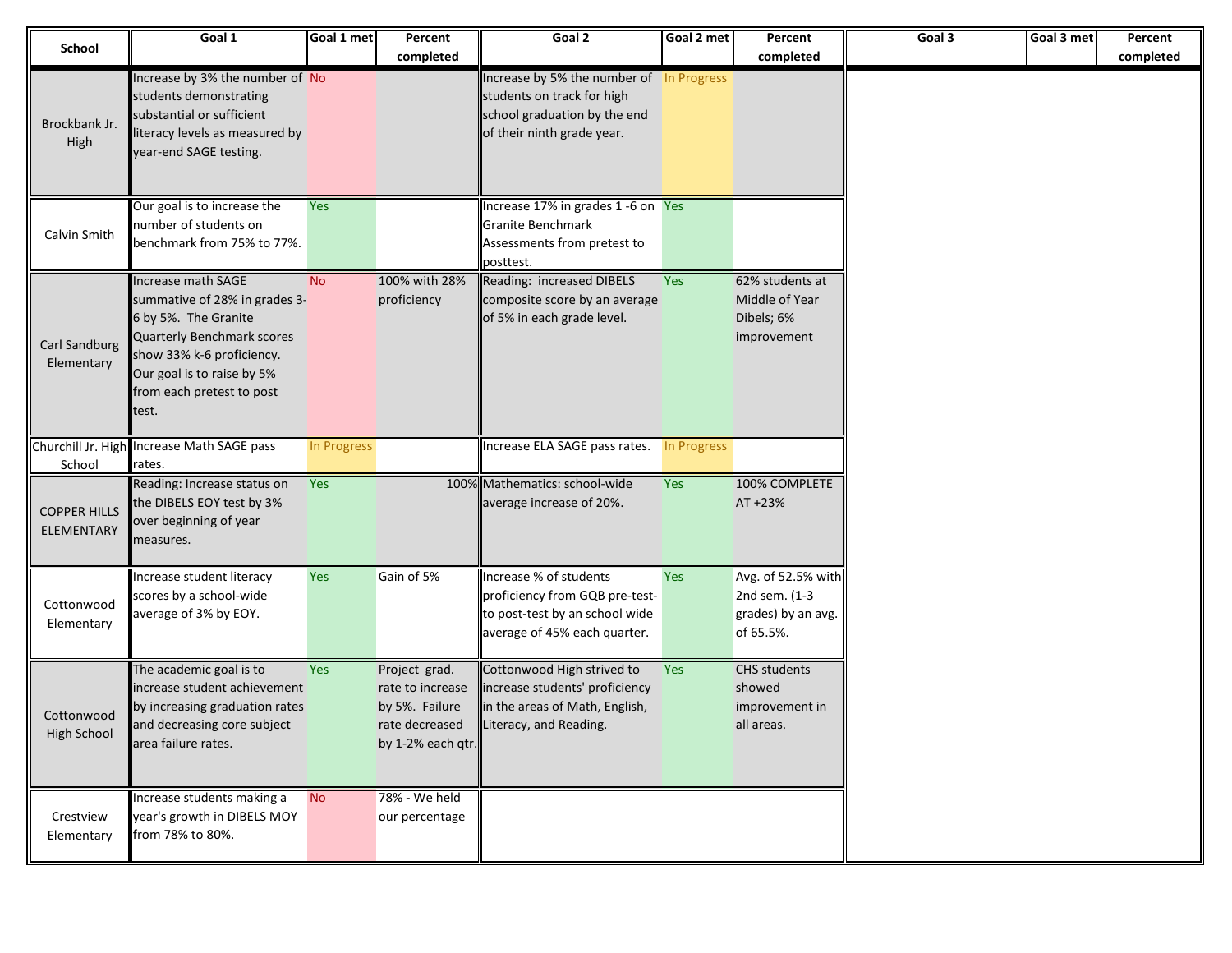| <b>School</b>               | Goal 1                                                                                                                                                                                                                                                                                         | Goal 1 met  | Percent                                                                                                                                                                   | Goal 2                                                                                                                                                  | Goal 2 met | Percent                                                                                             | Goal 3                                                                                                                                                                                                                                                                              | Goal 3 met | Percent                                                           |
|-----------------------------|------------------------------------------------------------------------------------------------------------------------------------------------------------------------------------------------------------------------------------------------------------------------------------------------|-------------|---------------------------------------------------------------------------------------------------------------------------------------------------------------------------|---------------------------------------------------------------------------------------------------------------------------------------------------------|------------|-----------------------------------------------------------------------------------------------------|-------------------------------------------------------------------------------------------------------------------------------------------------------------------------------------------------------------------------------------------------------------------------------------|------------|-------------------------------------------------------------------|
|                             |                                                                                                                                                                                                                                                                                                |             | completed                                                                                                                                                                 |                                                                                                                                                         |            | completed                                                                                           |                                                                                                                                                                                                                                                                                     |            | completed                                                         |
| <b>Cyprus High</b>          | Graduation/CCR (Graduation In Progress 50% (grad. rate<br>rate and College prep<br>courses)                                                                                                                                                                                                    |             | not available,<br>more students in<br>courses)                                                                                                                            | Numeracy (SAGE and ACT<br>increase)                                                                                                                     | <b>No</b>  | Increased but not<br>5% on SAGE                                                                     | Literacy (SAGE and ACT<br>increase)                                                                                                                                                                                                                                                 | <b>Yes</b> | 5% SAGE<br>increase in one,<br>not in the other<br>so 50% success |
| David Gourley<br>Elementary | 10% DIBELS benchmark<br>increase BOY to MOY                                                                                                                                                                                                                                                    | <b>No</b>   | 100%. 7% gain<br>rather than 10%                                                                                                                                          | 10% DIBELS benchmark<br>increase MOY to EOY                                                                                                             | <b>No</b>  | 100%; 8% gain<br>rather than 10%                                                                    |                                                                                                                                                                                                                                                                                     |            |                                                                   |
| Elementary                  | Meet the Uniform Growth<br>Diamond Ridge Goal as outlined by the USOE<br>by the EOY.                                                                                                                                                                                                           | In Progress | 90                                                                                                                                                                        |                                                                                                                                                         |            |                                                                                                     |                                                                                                                                                                                                                                                                                     |            |                                                                   |
| <b>Driggs</b>               | Number of studets who are<br>on benchmark will increase by<br>2% by end of year testing.<br>(Dibles)                                                                                                                                                                                           | In Progress |                                                                                                                                                                           | 50% Improve Tier 2 interventios<br>with support of MTSS team.                                                                                           | Yes        |                                                                                                     | 100% Improve school wide SAGE<br>science scores by 2% 4-6<br>grades.                                                                                                                                                                                                                | Yes        | 100% 12%<br>growth                                                |
| Eastwood                    | Each grade level will achieve Yes<br>the required growth (usually 3-<br>4%) goal in reading as<br>measured by DIBELS.                                                                                                                                                                          |             | 100                                                                                                                                                                       |                                                                                                                                                         |            |                                                                                                     |                                                                                                                                                                                                                                                                                     |            |                                                                   |
| Eisenhower<br>Junior High   | The ELL and students below<br>grade level in reading will<br>make one year of reading<br>progress growth according to<br>the SRI Lexile scoring scale.<br>One year of average growth<br>equals an increase of 75-100<br>Lexile points from test 1 to<br>test 3 within the same school<br>year. | <b>No</b>   | 7th gr. 40%<br>increased 75 to<br>100 lexile points.<br>41% in 8th gr.<br>increased 75 to<br>100 lexile points.<br>40% in 9th gr.<br>increase 75 to<br>100 lexile points. | Increase technology<br>proficiency and access in most<br>of the content areas.                                                                          | <b>Yes</b> | 80% of the staff<br>reported that<br>technolgy use in<br>their classroom<br>went up 10% or<br>more. | Faculty in all content areas will In Progress<br>continue to collaborate within<br>departmental PLCs. Each<br>department will be given the<br>opportunity to meet together<br>to unwrap the essential<br>concepts, create common<br>formative assessments, and<br>analyze the data. |            |                                                                   |
| Elk Run<br>Elementary       | Increase % students at<br>benchmark on DIBELS as<br>follows: Kindergarten 80%,<br>1st grade 71%, 2nd grade<br>75%, 3rd grade 81%, 4th<br>grade 72%, 5th grade 76%,<br>6th grade 82%                                                                                                            | <b>No</b>   | Grs 5 & 6 made<br>goal. Grs K, 2, 3,<br>4 made<br>improvement.<br>Gr. 1 stayed the<br>same from BOY<br>to EOY.                                                            | Math benchmark assessment - In Progress Teachers still<br>we will increase each grade<br>level average, from pre-test to<br>post-test, by at least 15%. |            | working on<br>gathering data.                                                                       |                                                                                                                                                                                                                                                                                     |            |                                                                   |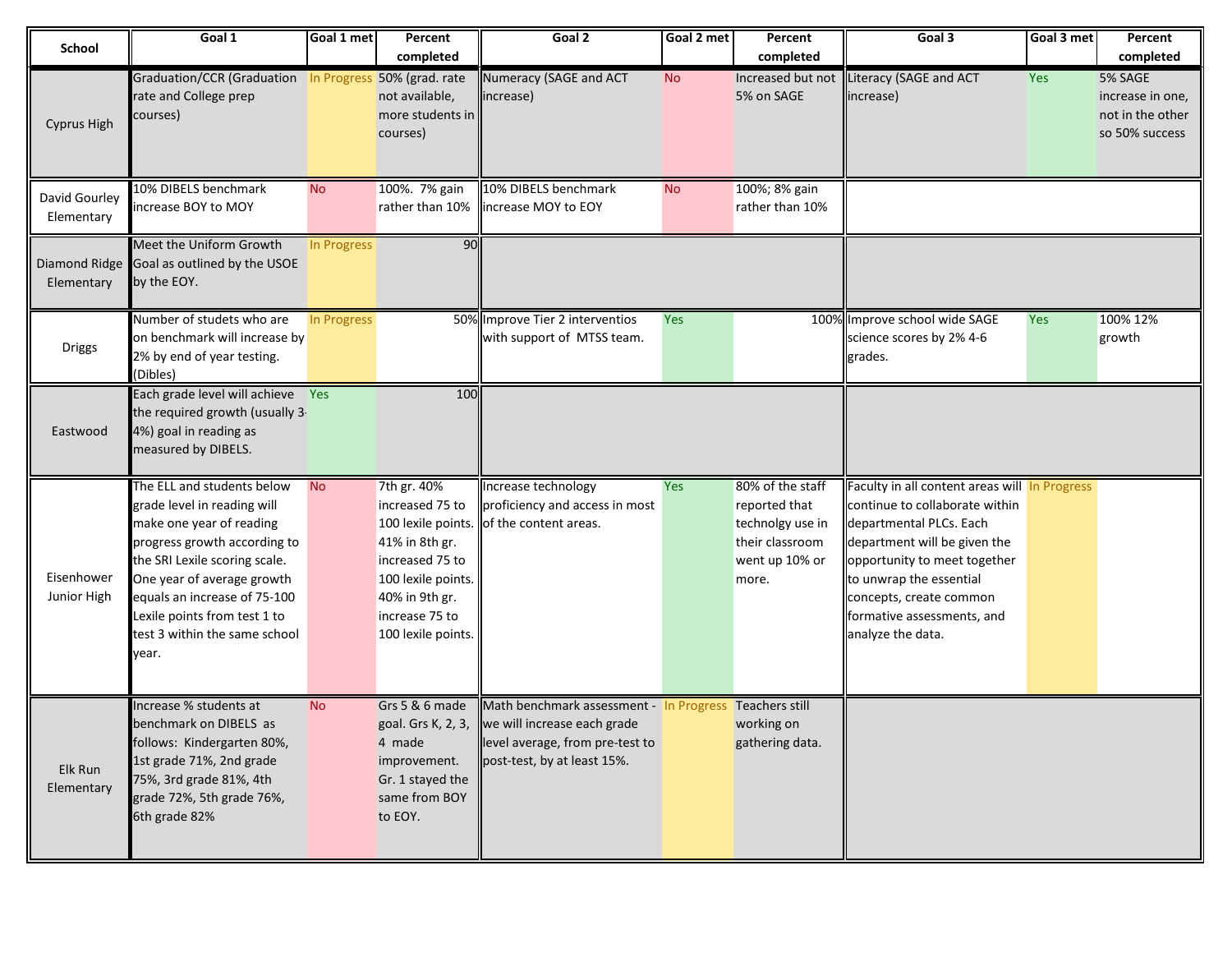| <b>School</b>       | Goal 1                           | Goal 1 met | Percent                      | Goal 2                                          | Goal 2 met | Percent                      | Goal 3                                        | Goal 3 met | Percent           |
|---------------------|----------------------------------|------------|------------------------------|-------------------------------------------------|------------|------------------------------|-----------------------------------------------|------------|-------------------|
|                     |                                  |            | completed                    |                                                 |            | completed                    |                                               |            | completed         |
|                     | Increase Math SAGE scores        |            | In Progress Waiting for data | Increase Language Arts SAGE                     |            | In Progress Waiting for data |                                               |            |                   |
| Evergreen Junior    |                                  |            | to review final              | scores.                                         |            | to detmine                   |                                               |            |                   |
| High                |                                  |            | scores.                      |                                                 |            | achievement.                 |                                               |            |                   |
|                     |                                  |            |                              |                                                 |            |                              |                                               |            |                   |
|                     | 65% of students at               | <b>No</b>  | 55% at                       | 40% of students proficient on No                |            | 29% of students              |                                               |            |                   |
| Farnsworth          | Benchmark on DIBELs; 35%         |            | Benchmark; 22% SAGE Math     |                                                 |            | proficient on SAGE           |                                               |            |                   |
| Elementary          | Proficient on SAGE ELA           |            | Proficient on                |                                                 |            | Math                         |                                               |            |                   |
|                     |                                  |            | SAGE ELA                     |                                                 |            |                              |                                               |            |                   |
| Fox Hills           | Reading                          | <b>Yes</b> |                              | Math                                            | Yes        |                              |                                               |            |                   |
|                     | Average proficency score by      | Yes        | Average grade                | Enrich and increase parent and Yes              |            |                              | All teachers have a School wide behavior plan | Yes        | 100% of the       |
|                     | grade for 2nd -6th grades as     |            | percentage                   | community engagement                            |            | web presence.                |                                               |            | teachers have     |
|                     | measured by Granite ELA          |            | increase was                 |                                                 |            | School has                   |                                               |            | enforced the      |
|                     | Benchmarks from pre to post      |            | 34%                          |                                                 |            | maintained an up             |                                               |            | behavioral        |
| Fremont             | test will increase by 10%.       |            |                              |                                                 |            | to date,                     |                                               |            | expectations.     |
| Elementary          |                                  |            |                              |                                                 |            | information based            |                                               |            | Disciplinary      |
|                     |                                  |            |                              |                                                 |            | web site.                    |                                               |            | action is down    |
|                     |                                  |            |                              |                                                 |            |                              |                                               |            | 20% from the      |
|                     |                                  |            |                              |                                                 |            |                              |                                               |            | previous year.    |
|                     |                                  |            |                              |                                                 |            |                              |                                               |            |                   |
|                     | All grade levels will meet or    | Yes        |                              | Five out of seven Increase SAGE Proficiency in  | <b>No</b>  | $3rd = +17$ , $4th =$        |                                               |            |                   |
|                     | exceed MOY DIBELS                |            |                              | grades exceeded Math by 3% or more.             |            | $+0$ , 5th = $-5$ , 6th =    |                                               |            |                   |
| Granger             | Benchmark Goals by Jan 2016      |            | <b>UGG Goals</b>             |                                                 |            | $+4$                         |                                               |            |                   |
| Elementary          | and EOY DIBELS Benchmark         |            |                              |                                                 |            |                              |                                               |            |                   |
|                     | Uniform Growth Goals by          |            |                              |                                                 |            |                              |                                               |            |                   |
|                     | EOY.                             |            |                              |                                                 |            |                              |                                               |            |                   |
|                     | Increase our graduation rate Yes |            | Met ttendance                | Provide ongoing PLC training                    | Yes        | Our Biology,                 | Increase by 5% the number of In Progress      |            | 79% of seniors    |
|                     | to 80%. Improve on-time          |            |                              | and reducing the for the purpose of improving   |            | Chemistry and                | students who apply and are                    |            | participated in   |
|                     | attendance by 10% over the       |            | number of F                  | Tier 1 instruction,                             |            | Math II scores               | accepted to college. Through                  |            | UCAW which is     |
|                     | previous year. Reduce the        |            | grades goal.                 | collaboration, data analysis,                   |            | increased on the             | our following programs, AVID                  |            | up 10% from last  |
|                     | number of F grades by 5%         |            | Have not met                 | and classroom interventions.                    |            | SAGE. Our SRI                | and LIA, 1. Latinos in Action                 |            | year. 674 college |
|                     | over the previous year. Keep     |            | the goal of                  | Focus on improving student                      |            | scores increased.            | courses will continue to be                   |            | applications were |
|                     | 80% of 9th graders on track      |            | keeping 80% of               | literacy (writing and reading)                  |            | Our students in              | offered to provide services and               |            | started as        |
|                     | to graduate. Improve the         |            | 9th graders on               | throughout the school.                          |            |                              | the ACT Prep class college opportunities to   |            | opposed to 541    |
| <b>Granger High</b> | percentage of 10th and 11th      |            | track to                     | Increase SAGE testing results                   |            | improved their               | Hispanic and ELL students. 2.                 |            | from the          |
| School              | graders on track to graduate.    |            | graduate. We                 | lin all tested areas by 5%. A                   |            |                              | overall scores by 2 The AVID program will     |            | previous year.    |
|                     |                                  |            |                              | improved the % College and Career Ready class   |            | points compared              | continue to be funded,                        |            | Our Latinos in    |
|                     |                                  |            |                              | of 10th and 11th will provide students with ACT |            | to the school                | including training, travel, and               |            | Action class      |
|                     |                                  |            |                              | graders on track test preparation skills. PLC's |            | average.                     | professional development.                     |            | continues to      |
|                     |                                  |            | to grad.                     | Literacy SAGE ACT                               |            |                              |                                               |            | grow.             |
|                     |                                  |            |                              |                                                 |            |                              |                                               |            |                   |
|                     |                                  |            |                              |                                                 |            |                              |                                               |            |                   |
|                     |                                  |            |                              |                                                 |            |                              |                                               |            |                   |
|                     |                                  |            |                              |                                                 |            |                              |                                               |            |                   |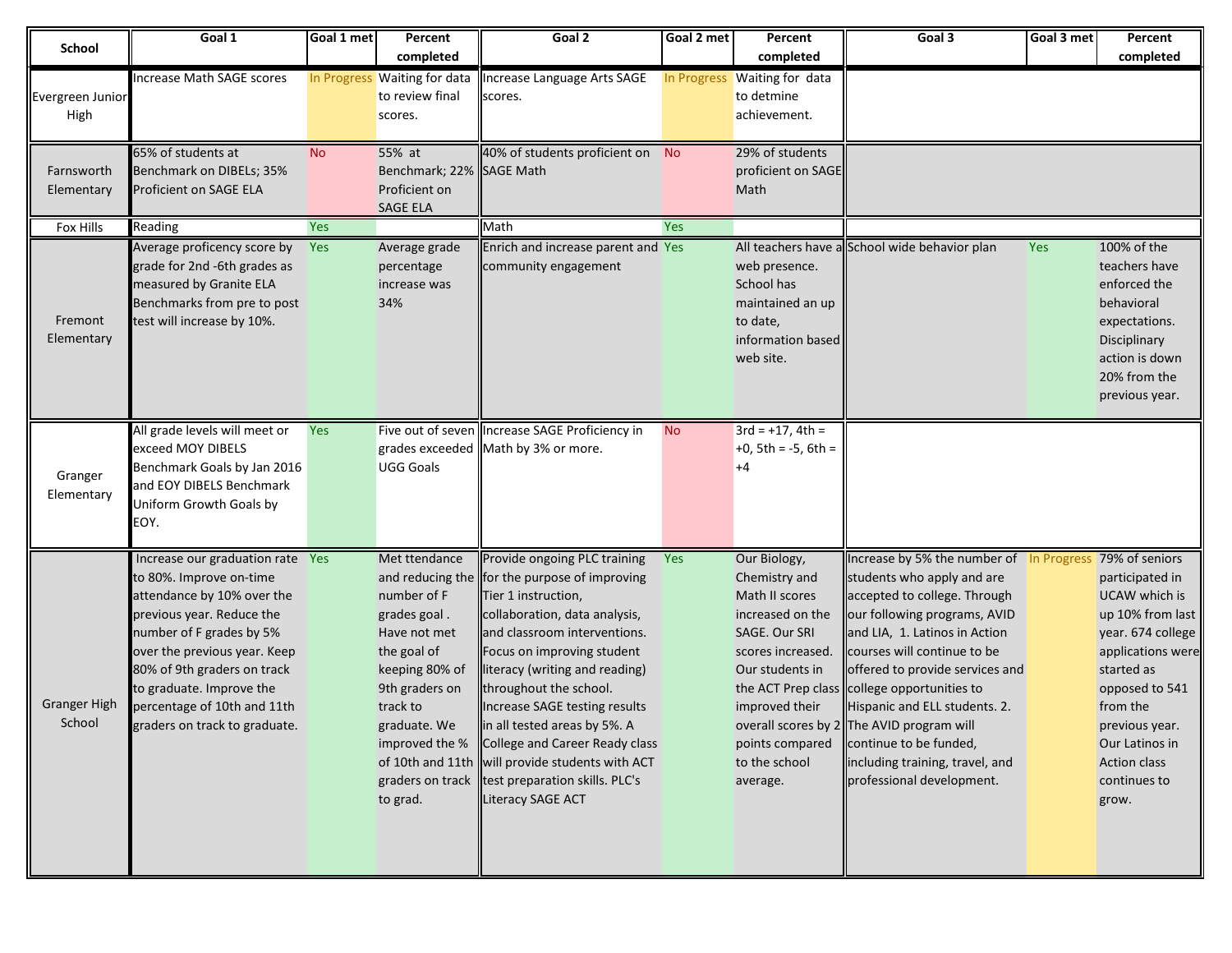| <b>School</b>                      | Goal 1                                                                                                                                                                                                                                                          | Goal 1 met | Percent<br>completed                                                         | Goal 2                                                                                                                                                                                                                                                                                                                           | Goal 2 met | Percent<br>completed                                                                                                  | Goal 3 | Goal 3 met | Percent<br>completed |
|------------------------------------|-----------------------------------------------------------------------------------------------------------------------------------------------------------------------------------------------------------------------------------------------------------------|------------|------------------------------------------------------------------------------|----------------------------------------------------------------------------------------------------------------------------------------------------------------------------------------------------------------------------------------------------------------------------------------------------------------------------------|------------|-----------------------------------------------------------------------------------------------------------------------|--------|------------|----------------------|
| Granite                            | Increase student literacy,<br>numeracy, and progress<br>towards graduation by<br>increasing duration, access,<br>and opportunity to learning<br>Connection High and credit bearing courses via<br>additional online course<br>opportunities.                    | <b>Yes</b> |                                                                              | Increase student literacy,<br>numeracy, and progress<br>towards graduation for home<br>and hospital strudents by<br>increasing duration, access,<br>and opportunity to learning<br>and credit bearing courses.                                                                                                                   | Yes        |                                                                                                                       |        |            |                      |
| <b>Granite Park</b><br>Junior High | 1.5 years of reading growth<br>for all kids.                                                                                                                                                                                                                    | <b>No</b>  | 65% gain 1.5<br>years of growth.                                             |                                                                                                                                                                                                                                                                                                                                  |            |                                                                                                                       |        |            |                      |
| Elementary                         | Raise DIBELS benchmark<br>Harry S Truman levels to 70% of students on<br>Benchmark by EOY.                                                                                                                                                                      | <b>No</b>  | 67% are at<br>Benchmark at<br>EOY                                            | Implementation of the Leader Yes<br>In Me program                                                                                                                                                                                                                                                                                |            | 100% of year 2<br>implementation                                                                                      |        |            |                      |
| Hartvigsen                         | Interventions will be<br>developed for students in the<br>areas of: academics, writing,<br>communication, IEP goals<br>sensory needs                                                                                                                            | Yes        | 100% Anecdotal<br>data was given<br>to CC showing<br>success of<br>projects. | Purchase computer Hardware Yes<br>to update aging equipment                                                                                                                                                                                                                                                                      |            | 100% All<br>equipment has<br>been purchased.                                                                          |        |            |                      |
| Hillsdale<br>Elementary            | Meet or exceed the grade<br>level proficiency as measured<br>by the end of year DIBELS as<br>follows: K-72.9%, 1st -<br>64.9%, second grade at<br>74.6%, third grade at 67.0%,<br>fourth grade at 75.1%, fifth<br>grade at 70.0 %, and sixth<br>grade at 71.1%. | <b>No</b>  |                                                                              | 9% Students below Tier 4 in math No<br>will increase their Granite<br>Quarterly Benchmark by 20%<br>from their pre-test score to<br>their post-test score each<br>quarter. Students that score in<br>tier 4 (75% to 100%) on the<br>GQB math pre-test, will<br>maintain or increase their<br>score on the post-test each<br>qtr. |            | 34% met the goal.<br>The percent was<br>higher in lower<br>grade classes and<br>very low in upper<br>grade classroom. |        |            |                      |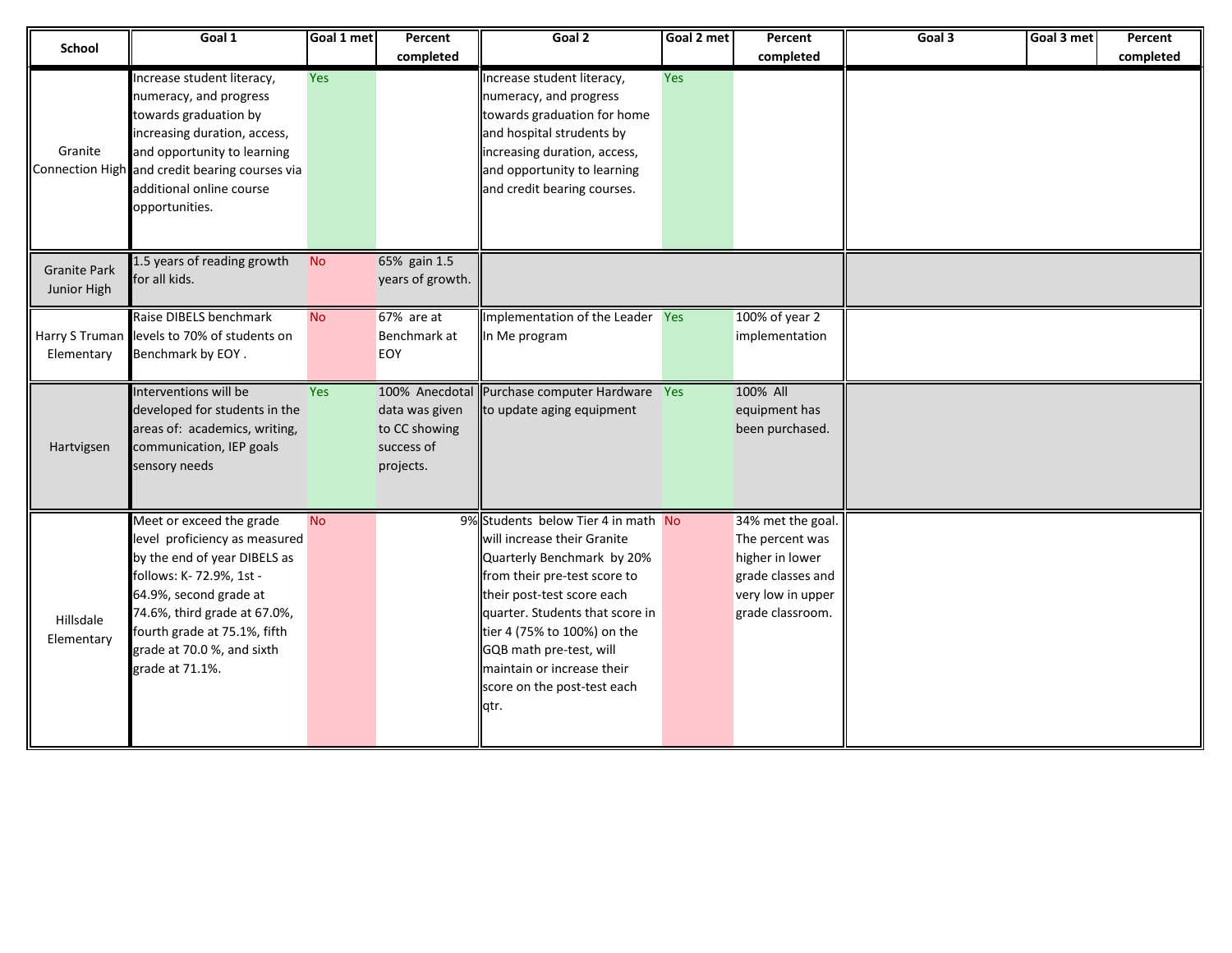| School                      | Goal 1                                                                                                                                                                 | Goal 1 met  | Percent<br>completed                                                                          | Goal 2                                                                                                                                                                                                                | Goal 2 met  | Percent<br>completed                                                                                                                                                      | Goal 3                                                     | Goal 3 met | Percent<br>completed |
|-----------------------------|------------------------------------------------------------------------------------------------------------------------------------------------------------------------|-------------|-----------------------------------------------------------------------------------------------|-----------------------------------------------------------------------------------------------------------------------------------------------------------------------------------------------------------------------|-------------|---------------------------------------------------------------------------------------------------------------------------------------------------------------------------|------------------------------------------------------------|------------|----------------------|
| Hillside<br>Elementary      | Hillside's first goal was to be<br>on the trajectory line set by<br>the District to meet the Utah<br><b>State Office's Uniform Growth</b><br>Goals for Reading ("UGG") |             | In Progress We do not have<br>sufficient data at<br>this point to<br>make a<br>determination. | Hillside's second goal was to<br>increase the SAGE summative<br>profient percent by 10% at<br>each grade level.                                                                                                       |             | In Progress While raw SAGE<br>data is available, it<br>is unknown if this<br>goal has been met<br>before the USOE's<br>business rule has<br>been applied to<br>that data. |                                                            |            |                      |
| Hunter<br>Elementary        | Increase 3% of 1-6 grade<br>students achieving<br>benchmark in oral reading<br>fluency on the end of year<br>DIBELS.                                                   | <b>No</b>   |                                                                                               |                                                                                                                                                                                                                       |             |                                                                                                                                                                           |                                                            |            |                      |
| Hunter High                 | Increase Graduation Rate by Yes<br>2%                                                                                                                                  |             | 80 to 85%<br>graduation rate.                                                                 | Increase growth score by 25<br>points to move from an F<br>School to a D School.                                                                                                                                      | Yes         | Increased total<br>points from 352 to<br>417.                                                                                                                             | Increase rate from 88 to 88.5% In Progress After 3rd Qtr - |            | 88.2% school<br>avg. |
| Hunter Junior<br>High       | Increase English SAGE scores<br>2%                                                                                                                                     | In Progress |                                                                                               | Increase Math SAGE scores by In Progress<br>2%                                                                                                                                                                        |             |                                                                                                                                                                           | Increase scince SAGE scores by In Progress<br>2%           |            |                      |
| Jackling<br>Elementary      | Increase the number of<br>students reading on core<br>school wide by 5% as<br>measured by DIBELS                                                                       | <b>No</b>   | We increased by<br>3%.                                                                        | Improve achievement by an<br>average of 3% on the math<br><b>Granite Quarterly Benchmark</b><br>post-tests                                                                                                            | In Progress |                                                                                                                                                                           |                                                            |            |                      |
| James E. Moss<br>Elementary | Show improvmenent on<br>extended day kindergarten<br>quarterly benchmarks each<br>quarter on an average of all<br>the scores by 30%.                                   |             | In Progress We will need to<br>tabulate or end<br>of year progress.                           | The % of students showing<br>growth in k-6 in reading,<br>comparing EOY to EOY, will<br>increase based on established<br>district goals: K=70%; 1st -<br>54%; 2nd - 64%; 3rd - 63%; 4th<br>60%; 5th - 63%; 6th - 66%. |             | In Progress Waiting for data.<br>Dibels is complete                                                                                                                       |                                                            |            |                      |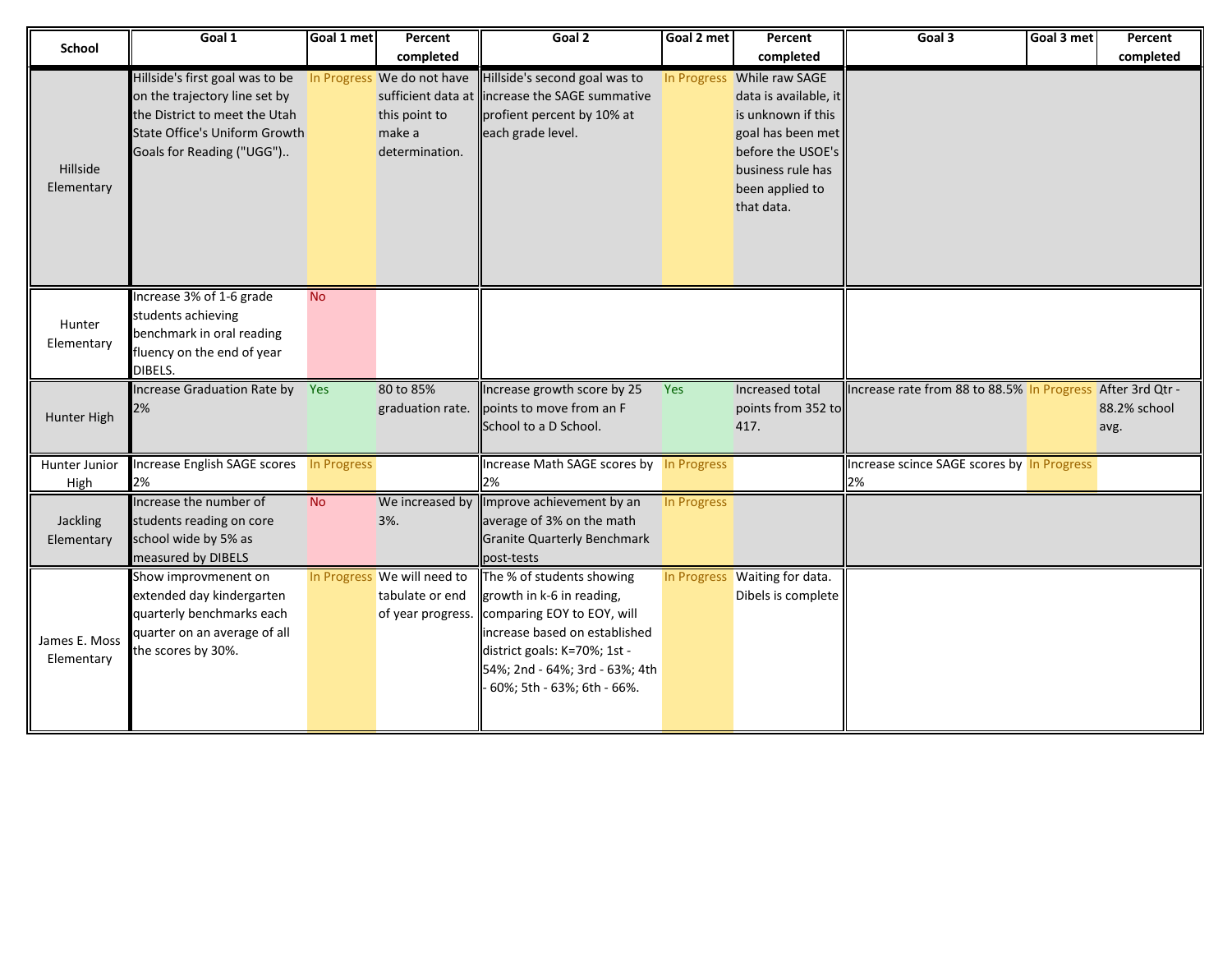| <b>School</b>                          | Goal 1                                                                                                                                                                                                                           | Goal 1 met | Percent<br>completed                                                                                                                                                                           | Goal 2                                                                                                                                         | Goal 2 met               | Percent<br>completed                                                                                                          | Goal 3                                                                                                                                                                                                                                                                                                    | Goal 3 met | Percent<br>completed |
|----------------------------------------|----------------------------------------------------------------------------------------------------------------------------------------------------------------------------------------------------------------------------------|------------|------------------------------------------------------------------------------------------------------------------------------------------------------------------------------------------------|------------------------------------------------------------------------------------------------------------------------------------------------|--------------------------|-------------------------------------------------------------------------------------------------------------------------------|-----------------------------------------------------------------------------------------------------------------------------------------------------------------------------------------------------------------------------------------------------------------------------------------------------------|------------|----------------------|
| Jefferson Junior<br><b>High School</b> | All students will demonstrate In Progress 70%. Teachers<br>proficiency on essential core<br>standards through CFA's and<br><b>District Benchmark Tests.</b>                                                                      |            | submit CFA<br>This helps focus<br>and push us to<br>truly unwrapping<br>standards as a<br>PLC, plan<br>effective Tier I<br>instruction, and<br>to plan for<br>remediation and<br>intervention. | Percent of students proficient In Progress Here are tentative<br>on SAGE Summative test will<br>reports to admin. increase by 5% on each test. |                          | final scores: ELA 7<br>(+6%) - ELA 7<br>(+9%) - Math 7<br>(+6%) - Math 8<br>(+3%) - Science 7<br>(+4%) - Science 8<br>$(+4%)$ |                                                                                                                                                                                                                                                                                                           |            |                      |
| Jim Bridger<br>Elementary              | Goal #1 increase reading<br>proficiency by 3% as<br>measured by DIBELS<br>beginning of year to the end<br>of year benchmark. ilcrease<br>the number of students on<br>benchmark at the end of the<br>school year from 63% to 66% | <b>Yes</b> | Dibels scores<br>increased by<br>10%.                                                                                                                                                          | Goal #2 Increase math<br>proficiency levels by 15% in<br>grades 1st through 6th for the<br>first three quarters.                               | In Progress We are still | analyzing the<br>Granite<br>Benchmark math<br>data to determine<br>school wide gains.                                         |                                                                                                                                                                                                                                                                                                           |            |                      |
| <b>Kearns High</b>                     | Increase the proficiency of<br>Secondary 1, II, and 3<br>students and English 9,10,<br>11, by 4% and reduce the % of<br>quarterly F's to increase<br>future Graduation rates.                                                    |            | In Progress Waiting on final<br>SAGE report                                                                                                                                                    | Increase ACT test scores<br>school grade and school wide on the February<br><b>ACT test for all Juniors.</b>                                   | <b>Yes</b>               | Guessing 90%                                                                                                                  | Increasing graduation rate by In Progress<br>giving support to at risk (tier 3)<br>with priority given to seniors<br>by providing a tutor or content<br>teacher to follow the weekly<br>progress of the students in<br>their core academic classes<br>and provide one to one<br>tutoring in needed areas. |            |                      |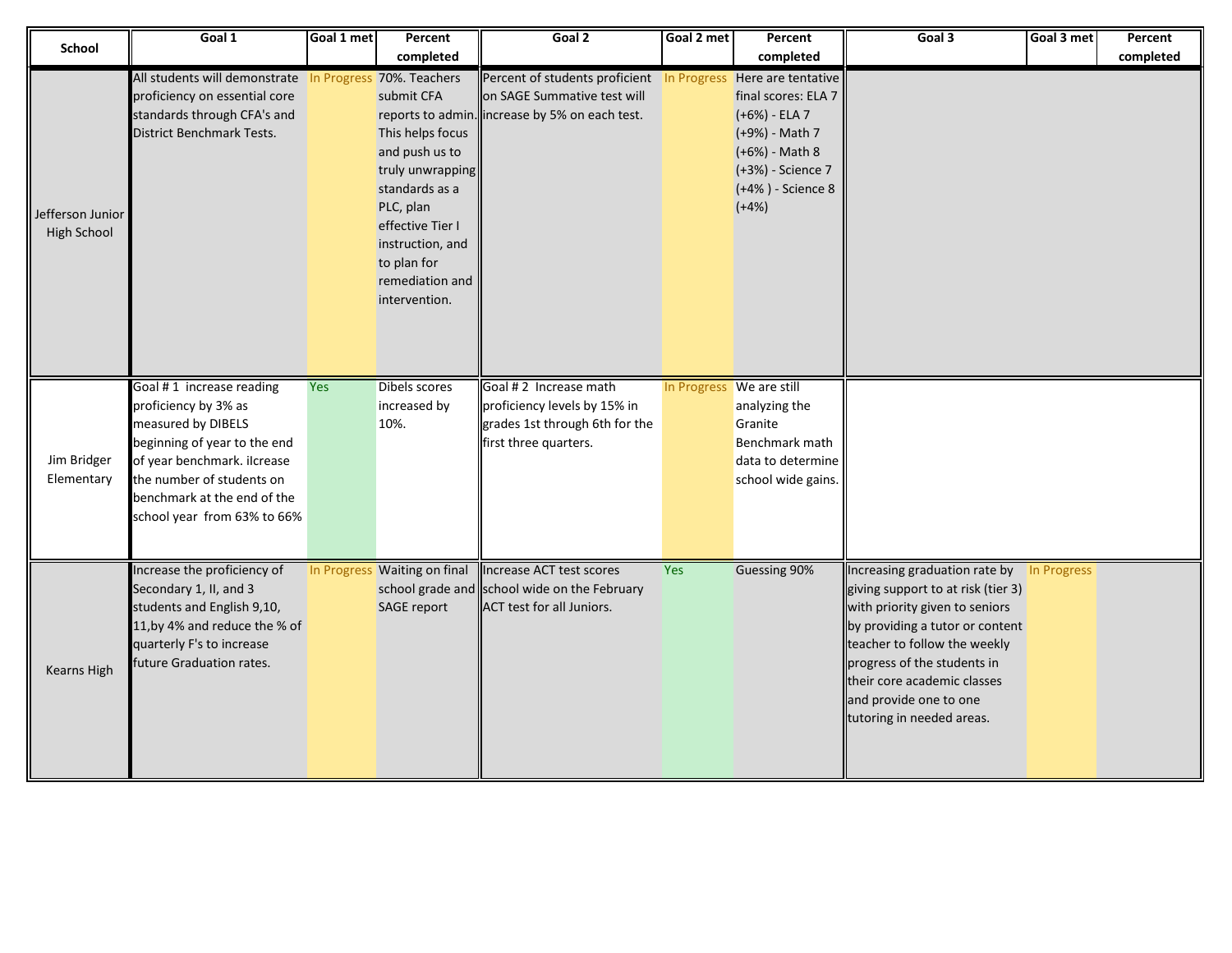| <b>School</b>          | Goal 1                                                                                                                                                           | Goal 1 met | Percent<br>completed                                                                                                                                                                                                                 | Goal 2                                                                                                                                                                                                  | Goal 2 met  | Percent<br>completed                                                                                                                                                                                           | Goal 3                                                                                                  | Goal 3 met | Percent<br>completed                                                                                                                 |
|------------------------|------------------------------------------------------------------------------------------------------------------------------------------------------------------|------------|--------------------------------------------------------------------------------------------------------------------------------------------------------------------------------------------------------------------------------------|---------------------------------------------------------------------------------------------------------------------------------------------------------------------------------------------------------|-------------|----------------------------------------------------------------------------------------------------------------------------------------------------------------------------------------------------------------|---------------------------------------------------------------------------------------------------------|------------|--------------------------------------------------------------------------------------------------------------------------------------|
| Kearns Jr.             | To increase the number of<br>students that are proficient<br>on the Sage Assessment in<br>math                                                                   | Yes        | 8th Grade goal<br>was met with a<br>6% increase. 7th<br>grade went from<br>28% proficient to<br>23% proficient.<br>In both grades<br>over 60% of the<br>students<br>increased in<br>growth by 25 to<br>100 or more<br>growth points. | Improve SRI scores                                                                                                                                                                                      | Yes         | 7% increase. On<br>the SAGE test 8th<br>grade increase<br>from 32 to 38%<br>proficient for a 6%<br>increase. 7th<br>grade ELA stayed<br>the same. 64% of<br>the ELA students<br>made growth over<br>25 points. |                                                                                                         |            |                                                                                                                                      |
| Kennedy Junior<br>High | Improve reading<br>comprehension by 25%                                                                                                                          | <b>No</b>  | 29% strategic at<br>risk, 45%<br>intensive at risk                                                                                                                                                                                   | 30% of stduents proficient on No<br>benchmark math tests. 60%<br>pass essential skills tests                                                                                                            |             | 28% proficient on<br>benchmarks, 70%<br>passed essential<br>skills tests                                                                                                                                       | More AVID training for<br>teachers                                                                      | <b>Yes</b> | 4 more teachers<br>attending AVID<br>conference                                                                                      |
| Lincoln                | Language Arts: 10% Increase Yes<br>in DIBELS Scores. We grew by<br>12%                                                                                           |            |                                                                                                                                                                                                                                      | Math: 20 pt average gain by<br>quarter or semester                                                                                                                                                      | In Progress |                                                                                                                                                                                                                |                                                                                                         |            |                                                                                                                                      |
| Magna<br>Elementary    | Increase school-wide literacy Yes                                                                                                                                |            | 6 out of 7 grade<br>levels 86%                                                                                                                                                                                                       | Increase school-wide math<br>growth                                                                                                                                                                     | <b>Yes</b>  | N/A                                                                                                                                                                                                            |                                                                                                         |            |                                                                                                                                      |
| High School            | Increase proficiency in grade No<br>7-9 matheematics, science<br>and English Language Arts by<br>5% by the end of the 2015-<br>Matheson Junior 2016 school year. |            | Goal was met in<br>8th and 9th<br>grade ELA, 8th<br>grade science,<br>and 9th grade<br>math and ELA.                                                                                                                                 | Implement 7-8 grade<br>interdisciplinary teams of<br>science, social studies and<br>English Language Arts built<br>around common instructional<br>time, common students and<br>common preparation time. | Yes         | implemented and<br>completed.                                                                                                                                                                                  | This goal was fully Provide tools that improve<br>student access to technology<br>and enhance learning. | Yes        | 100% Smart<br>Boards were<br>purchased for all<br>ELA classrooms,<br>Chrome books<br>purchased for<br><b>ELLs and World</b><br>Lang. |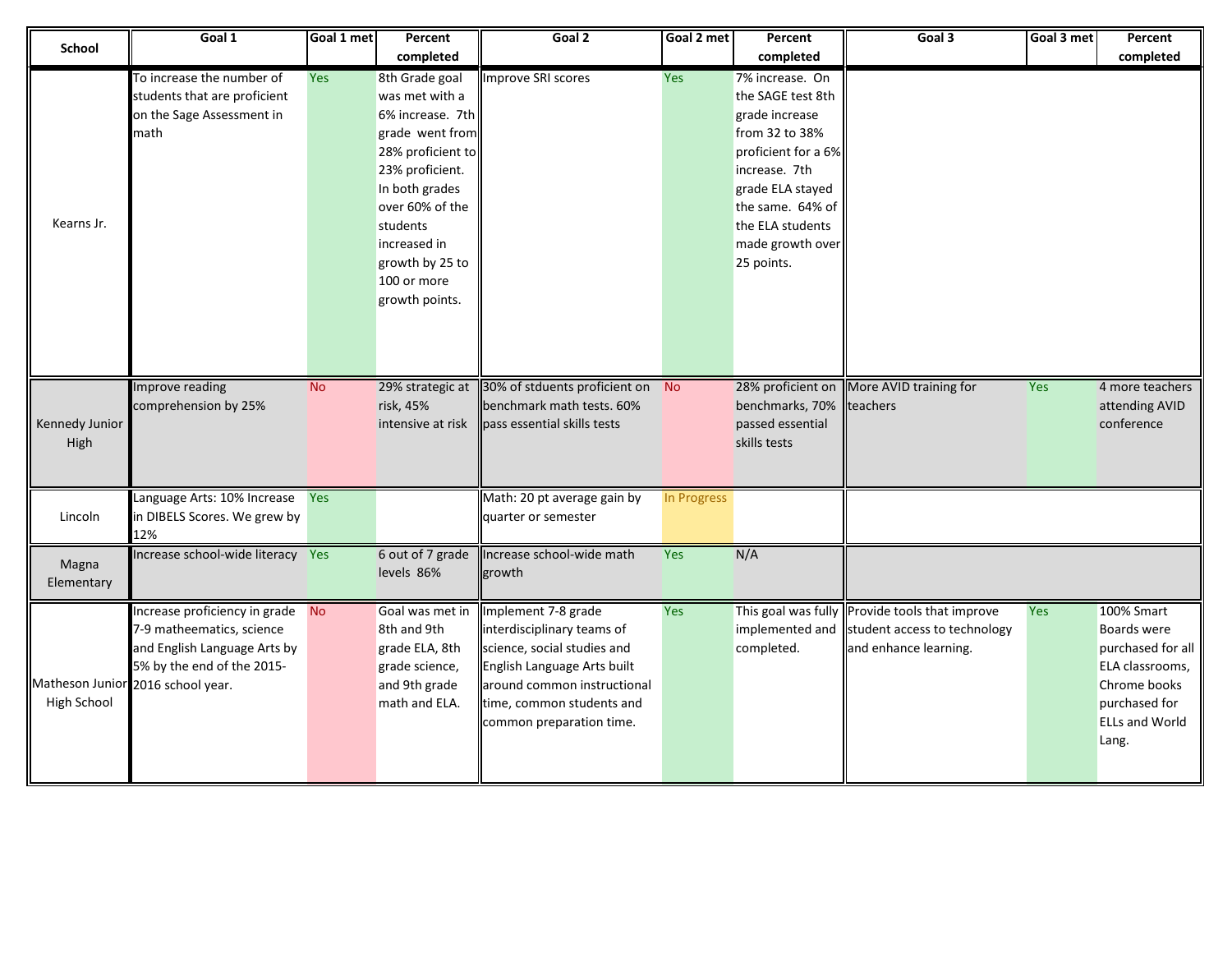| <b>School</b>                   | Goal 1                                                                                                                                                                                                                    | Goal 1 met | Percent<br>completed                                                                                                                                                                 | Goal 2                                                                                                                                                                                                   | Goal 2 met | Percent<br>completed                                                 | Goal 3                 | Goal 3 met | Percent<br>completed                                      |
|---------------------------------|---------------------------------------------------------------------------------------------------------------------------------------------------------------------------------------------------------------------------|------------|--------------------------------------------------------------------------------------------------------------------------------------------------------------------------------------|----------------------------------------------------------------------------------------------------------------------------------------------------------------------------------------------------------|------------|----------------------------------------------------------------------|------------------------|------------|-----------------------------------------------------------|
| <b>Mill Creek</b><br>Elementary | Increase reading proficiency<br>levels by 3 % as measured by<br>Dibels End of Year 2015 to<br>End of Year 2016 benchmark<br>data and writing proficiency<br>by 3 percent as measured by<br><b>SAGE Summative Writing.</b> | Yes        |                                                                                                                                                                                      | Increase Math proficiency by Yes<br>3 % as measured by Quarterly<br>benchmark data in grades 1-6.<br>Kindergarten assessment will<br>be used to measure an<br>increase in student<br>achievement of 3 %. |            |                                                                      |                        |            |                                                           |
| Monroe<br>Elementary            | 10% gain from DIBLELS BOY<br>to EOY Benchmark                                                                                                                                                                             | Yes        | We made an<br>11% gain.                                                                                                                                                              | Each grade level will have a<br>min. of 80% of students<br>reaching mastery on CFAs<br>based on priority standards<br>selected from the Utah<br>Common Core.                                             | <b>No</b>  | 82% passing ELA<br>CFAs 70% Math<br><b>CFA</b>                       |                        |            |                                                           |
| Morningside                     | 82% Meet Benchmark in<br>Reading                                                                                                                                                                                          | <b>No</b>  | 79% Have met<br>benchmark at<br>the end of the<br>year.                                                                                                                              | 2% increase in math and<br>science SAGE scores                                                                                                                                                           | <b>No</b>  | We raised our<br>math scores by<br>1.25% and our<br>science by 1.66% | Reduce absences by 10% | Yes        | Reduced<br>absences by 13%<br>and unexcused<br>abs. by 8% |
| Oakridge<br>Elementary          | Increase reading prof. by 3%<br>as measured by the DIBELS                                                                                                                                                                 | Yes        | growth                                                                                                                                                                               | Completed - 10% Increase math proficiency<br>levels by 3% as measured by<br>the Granite Quarterly<br>Benchmarks.                                                                                         | Yes        | Completed - 26%<br>Growth                                            |                        |            |                                                           |
| Oakwood<br>Elementary           | Increase proficiency in LA,<br>including writing, by 3% as<br>measured by the GQB.<br>Writing will be measured by<br>the annual SAGE Summative<br>Assessment.                                                             | Yes        | Each grade level<br>increased prof.<br>by at least 3%.<br>2nd grade<br>increased by<br>23%, 3rd grade<br>by 11%, 4th<br>grade by 8%, 5th<br>grade by 17%,<br>and 6th grade by<br>3%. |                                                                                                                                                                                                          |            |                                                                      |                        |            |                                                           |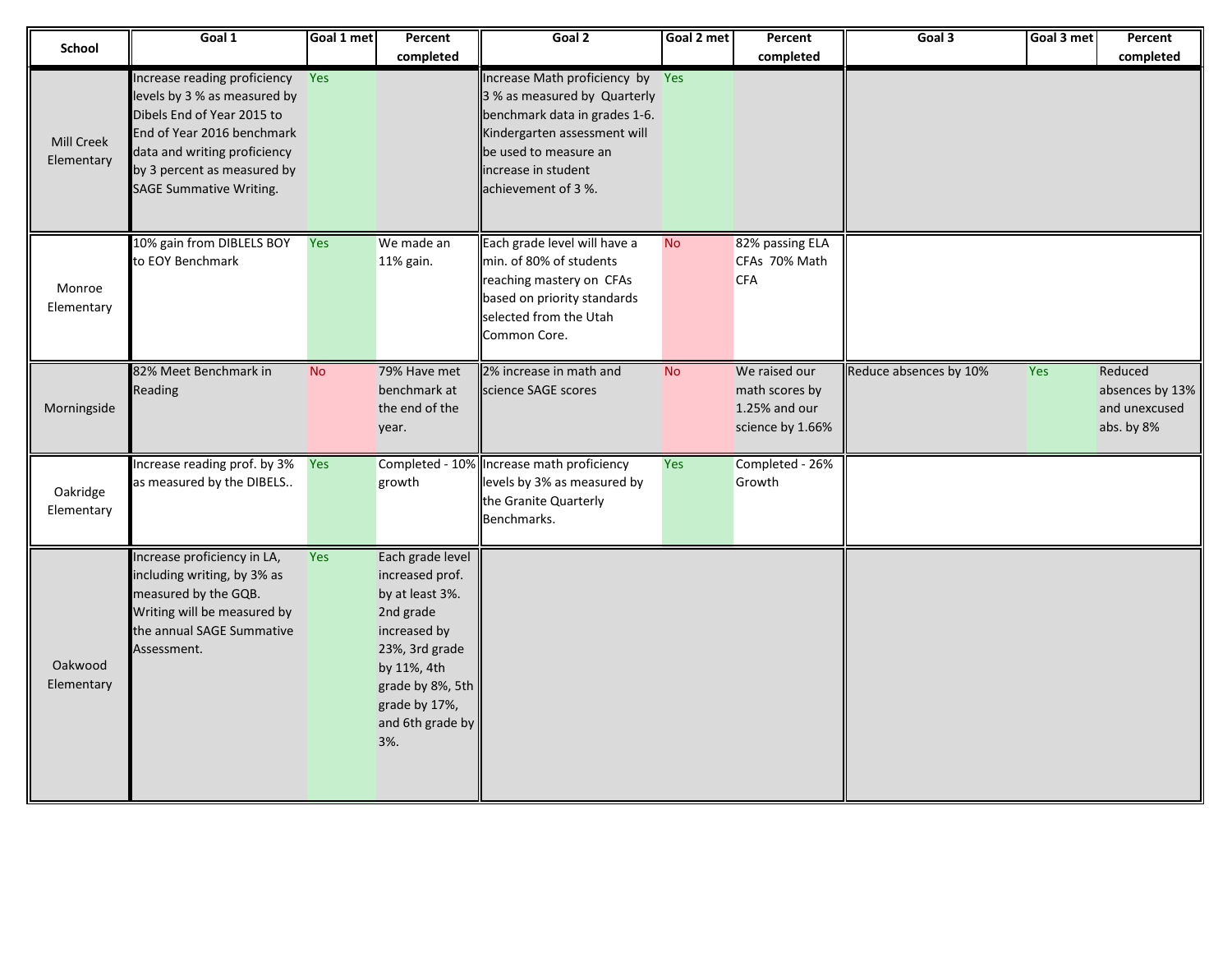| School                       | Goal 1                              | Goal 1 met             | Percent             | Goal 2                                                      | Goal 2 met  | Percent           | Goal 3                                      | Goal 3 met  | Percent   |
|------------------------------|-------------------------------------|------------------------|---------------------|-------------------------------------------------------------|-------------|-------------------|---------------------------------------------|-------------|-----------|
|                              |                                     |                        | completed           |                                                             |             | completed         |                                             |             | completed |
|                              | Increase SAGE ELA scores by         | In Progress Looking at |                     | Increase Math SAGE scores by In Progress Sec. Math 2 scores |             |                   |                                             |             |           |
|                              | 3%                                  |                        | preliminary SAGE 5% |                                                             |             | are down a few    |                                             |             |           |
| Olympus High                 |                                     |                        | results we will     |                                                             |             | points, but Sec.  |                                             |             |           |
| School                       |                                     |                        | not achieve the     |                                                             |             | Math 3 is showing |                                             |             |           |
|                              |                                     |                        | 3% increase in      |                                                             |             | a small increase  |                                             |             |           |
|                              |                                     |                        | <b>ELA</b>          |                                                             |             |                   |                                             |             |           |
|                              |                                     |                        |                     |                                                             |             |                   |                                             |             |           |
| Olympus jr.                  | Numeracy. Hire new Math<br>teachers | In Progress            |                     | Literacy. More reading books Yes                            |             |                   | Help with at-risk kids                      | In Progress |           |
|                              | K-6 students reading at grade No    |                        | 6.4% all/11.3%      | K-6 students will improve                                   | Yes         |                   | 106 points Scaled K-6 students will receive | Yes         | 100%      |
|                              | level will increase by 10%          |                        | general ed (no      | writing skills from BOY to EOY.                             |             | Score Growth      | additional Fine Arts instruction            |             |           |
| Oquirrh Hills                | from BOY to EOY as measured         |                        | SPED Units)         |                                                             |             |                   | weekly during the school year.              |             |           |
|                              | by DIBELS.                          |                        |                     |                                                             |             |                   |                                             |             |           |
|                              |                                     |                        |                     |                                                             |             |                   |                                             |             |           |
|                              | Increase school % of students No    |                        | 100% Improved       | Increase school quarterly math Yes                          |             | 100%              |                                             |             |           |
|                              | reaching benchmark on               |                        | 11%                 | benchmark scores by 20%                                     |             |                   |                                             |             |           |
| Orchard                      | DIBELS by 5% when                   |                        |                     | when compared to their pre-                                 |             |                   |                                             |             |           |
| Elementary                   | comparing the BOY, MOY and          |                        |                     | tests given at the beginning of                             |             |                   |                                             |             |           |
|                              | EOY scores.                         |                        |                     | each quarter using GQB.                                     |             |                   |                                             |             |           |
|                              |                                     |                        |                     |                                                             |             |                   |                                             |             |           |
|                              | Increase math prof. by 15%          | Yes                    |                     |                                                             |             |                   |                                             |             |           |
|                              | from pre-test to post-test          |                        |                     |                                                             |             |                   |                                             |             |           |
| Pioneer                      | each quarter on the Granite         |                        |                     |                                                             |             |                   |                                             |             |           |
|                              | Quarterly Benchmark.                |                        |                     |                                                             |             |                   |                                             |             |           |
|                              |                                     |                        |                     |                                                             |             |                   |                                             |             |           |
|                              | Raise DIBELS scores re:             | In Progress            |                     | Raise Math scores on GSD                                    | In Progress |                   |                                             |             |           |
| Pleasant Green<br>Elementary | district goals                      |                        |                     | Benchmarks to 65%                                           |             |                   |                                             |             |           |
|                              |                                     |                        |                     | Proficiency                                                 |             |                   |                                             |             |           |
| Plymouth                     | Will improve reading by 3%          | In Progress            | 90%                 |                                                             |             |                   |                                             |             |           |
| Elementary                   | and math by 2%.                     |                        |                     |                                                             |             |                   |                                             |             |           |
|                              | Increase proficiency in             | <b>No</b>              | Went from 40%       | Increase numeracy by 15% as No                              |             | Prof. went up     |                                             |             |           |
| Redwood                      | Literacy, as measured by            |                        | on grade level to   | measured by Go Math                                         |             | from 17% to 20%   |                                             |             |           |
| Elementary                   | Dibels 15%.                         |                        | 47%                 | Progress Monitoring.                                        |             |                   |                                             |             |           |
|                              | Improve reading skills              | Yes                    | Met uniform         | Increase math by an average                                 | <b>No</b>   | Each class        |                                             |             |           |
|                              | according to the DIBELS             |                        |                     | growth goal in all of 25% from pretest to                   |             | increased by an   |                                             |             |           |
|                              | benchmark assessment. We            |                        | grades except       | posttest according to the                                   |             | average of 20.4%  |                                             |             |           |
| <b>Robert Frost</b>          | will achieve the uniform            |                        | 2nd and 6th.        | Granite benchmark                                           |             |                   |                                             |             |           |
|                              | growth goal.                        |                        |                     | assessments.                                                |             |                   |                                             |             |           |
|                              |                                     |                        |                     |                                                             |             |                   |                                             |             |           |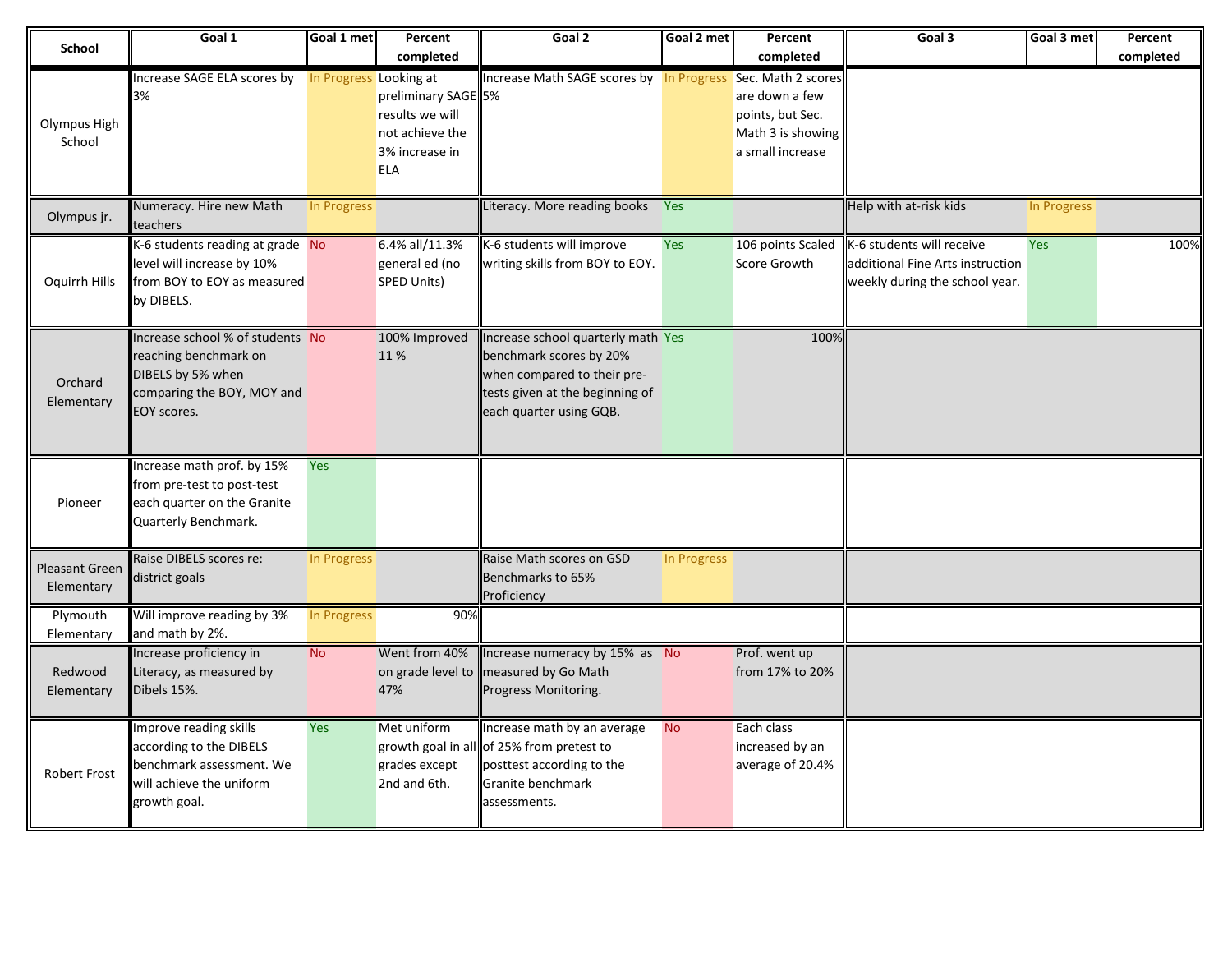| School         | Goal 1                          | Goal 1 met  | Percent                 | Goal 2                                       | Goal 2 met | Percent            | Goal 3      | Goal 3 met | Percent         |
|----------------|---------------------------------|-------------|-------------------------|----------------------------------------------|------------|--------------------|-------------|------------|-----------------|
|                |                                 |             | completed               |                                              |            | completed          |             |            | completed       |
|                | The percentage of intensive     | <b>No</b>   | <b>Although Rolling</b> | Using the Acuity Math                        | <b>Yes</b> | The Mathematics    |             |            |                 |
|                | students, K-3 will decrease by  |             | Meadows did             | Benchmark students in tier 1                 |            | <b>Benchmark</b>   |             |            |                 |
|                | 15 percent from the BOY to      |             | not meet this           | and tier 2 will increase the                 |            | platform changed   |             |            |                 |
|                | the EOY DIBELS screener. The    |             | goal, educators         | percentage of their pre-test                 |            | from Acuity to     |             |            |                 |
|                | percentage of students, K-3,    |             | will continue to        | each quarter by an average of                |            | SAGE and results   |             |            |                 |
|                | on benchmark will increase by   |             | work on                 | 25%. Using the Acuity                        |            | are now shown as   |             |            |                 |
|                | no percent from the BOY to      |             | increasing the          | Benchmark students in tier 3                 |            | non-proficient,    |             |            |                 |
|                | the EOY DIBELS screener. The    |             | number of               | will increase the percentage of              |            | needs              |             |            |                 |
|                | percentage of intensive         |             |                         | students who are their pre-test to post-test |            | improvement, and   |             |            |                 |
| Rolling        | students, 4-6 will decrease by  |             | at benchmark at         | each quarter by an average of                |            | proficient.        |             |            |                 |
| <b>Meadows</b> | 3 percent from the BOY to the   |             | the end of the          | 15%. Using the Acuity Math                   |            | Students in each   |             |            |                 |
|                | <b>EOY DIBELS screener. The</b> |             | school year.            | Benchmark students in tier 4                 |            | grade level        |             |            |                 |
|                | percentage of students, 4-6     |             |                         | will increase the percentage of              |            | however, did       |             |            |                 |
|                | on benchmark will increase by   |             |                         | their pre-test to post-test each             |            | show growth from   |             |            |                 |
|                | 5 percent from the BOY to the   |             |                         | quarter or maintain their                    |            | their pre-test to  |             |            |                 |
|                | EOY DIBELS screener.            |             |                         | scores.                                      |            | post-test          |             |            |                 |
|                |                                 |             |                         |                                              |            | assessments.       |             |            |                 |
|                |                                 |             |                         |                                              |            |                    |             |            |                 |
|                |                                 |             |                         |                                              |            |                    |             |            |                 |
|                |                                 |             |                         |                                              |            |                    |             |            |                 |
|                | Increase pre to post test       | In Progress |                         | 80% Kindergarten-6th grade                   | <b>No</b>  | 100%               |             |            |                 |
|                | scores on Granite               |             |                         | students will make a 10%                     |            |                    |             |            |                 |
| Roosevelt      | Benchmarks by 20%.              |             |                         | increase of students who are                 |            |                    |             |            |                 |
| Elementary     |                                 |             |                         | proficient above the grade                   |            |                    |             |            |                 |
| School         |                                 |             |                         | level gain over the previous 4               |            |                    |             |            |                 |
|                |                                 |             |                         | years on DIBELS as a grade                   |            |                    |             |            |                 |
|                |                                 |             |                         | level.                                       |            |                    |             |            |                 |
|                | School Data on PACE Report Yes  |             | 100% from 2014-ELA      |                                              | Yes        | Avg. increase on   | <b>Math</b> | Yes        | GB increase of  |
| Rosecrest      |                                 |             | 2015. Waiting on        |                                              |            | Dibels of 3.8%. GB |             |            | 20% from pre to |
|                |                                 |             | data for 2016.          |                                              |            | from Pre to Post   |             |            | post.           |
| Elementary     |                                 |             |                         |                                              |            | increase of 1%.    |             |            |                 |
|                |                                 |             |                         |                                              |            |                    |             |            |                 |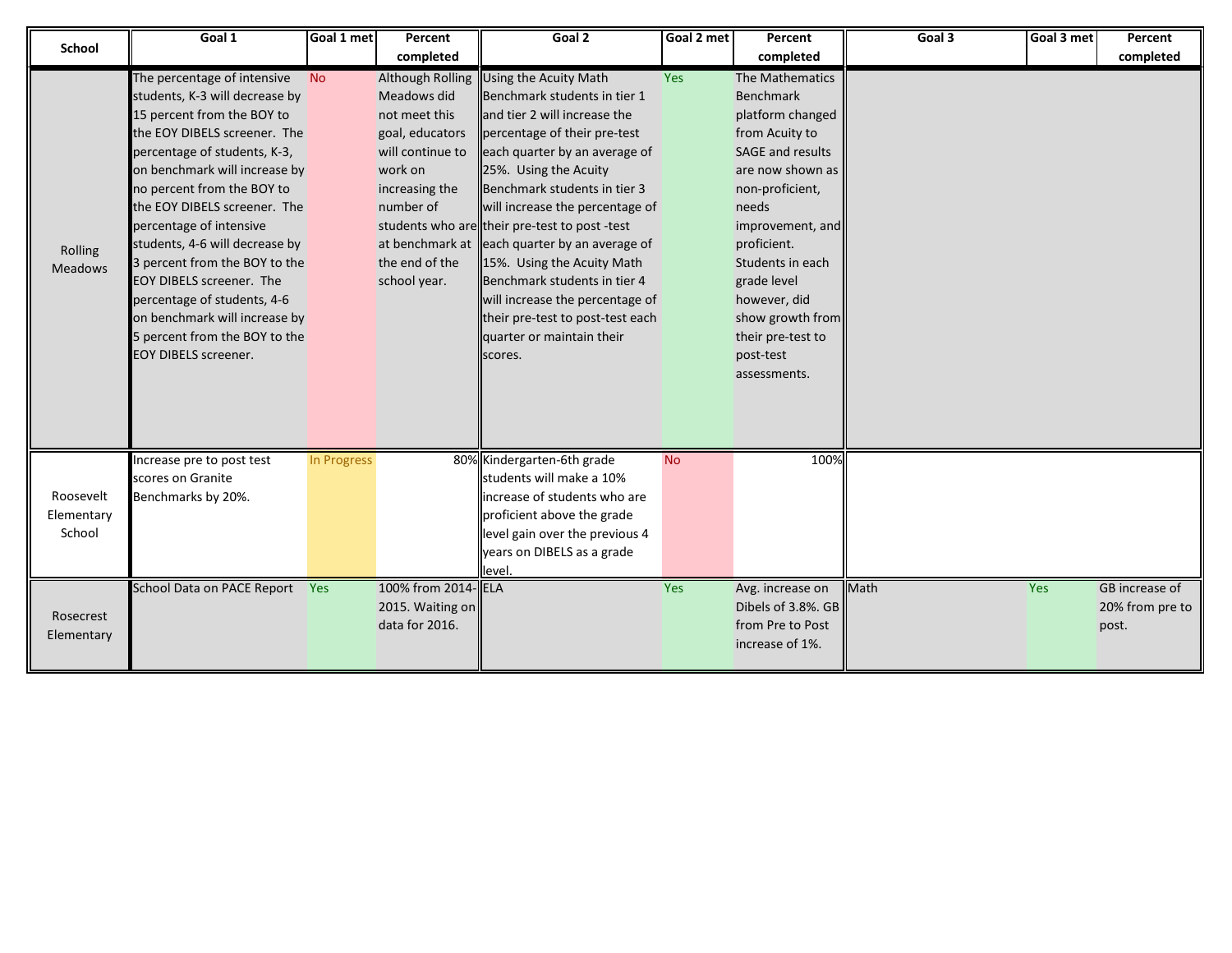|                            | Goal 1                                                                                                                                                                                                                                                                                                                                                                                                                                        | Goal 1 met | Percent                                                                                                                                                                                                                            | Goal 2                                                                                                                                                                                      | Goal 2 met | Percent                                                                                                               | Goal 3 | Goal 3 met | Percent                                                                                     |
|----------------------------|-----------------------------------------------------------------------------------------------------------------------------------------------------------------------------------------------------------------------------------------------------------------------------------------------------------------------------------------------------------------------------------------------------------------------------------------------|------------|------------------------------------------------------------------------------------------------------------------------------------------------------------------------------------------------------------------------------------|---------------------------------------------------------------------------------------------------------------------------------------------------------------------------------------------|------------|-----------------------------------------------------------------------------------------------------------------------|--------|------------|---------------------------------------------------------------------------------------------|
| School                     |                                                                                                                                                                                                                                                                                                                                                                                                                                               |            | completed                                                                                                                                                                                                                          |                                                                                                                                                                                             |            | completed                                                                                                             |        |            | completed                                                                                   |
| Silver Hills<br>Elementary | Each grade level will meet<br>DIBELS UGG goal from<br>beginning of year to end of<br>year which is a 2% increase of<br>student on benchmark from<br>BOY to EOY. Five of the seven<br>grade levels met this goal<br>with 3 grade levels exceeding<br>the goal - K had an increase of<br>47% reaching benchmark, 4th<br>had an increase of 14% at<br>benchmark, and 5th grade<br>had an increase of 26% at<br>benchmark between BOY and<br>EOY. | <b>No</b>  |                                                                                                                                                                                                                                    | Students will show an average Yes<br>of 10% increase from pre to<br>post GQB math tests.                                                                                                    |            |                                                                                                                       |        |            |                                                                                             |
| Skyline High<br>School     | Purchase additional periods in Yes<br>core and performing arts<br>classes.                                                                                                                                                                                                                                                                                                                                                                    |            | FTE was used to<br>purchase a<br>periods in<br>instrumental<br>music and math.                                                                                                                                                     |                                                                                                                                                                                             |            | In Progress 75 % completed.<br>Approximately 50<br>% fewer failing<br>grades at Quarters<br>end than at mid-<br>term. |        |            | In Progress 90% complete.<br>Many students<br>helped to earn<br>credit through<br>tracking. |
| South Kearns<br>Elementary | The percentage of students<br>scoring in the Benchmark<br>range of DIBELS at the end of<br>the year will be as follows:<br>Kinder 75%; 1st grade 55%;<br>2nd grade 64%; 3rd grade<br>64%; 4th grade 68%; 5th<br>grade 64%; 6th grade 78%                                                                                                                                                                                                      | <b>No</b>  | Students scoring<br>in the<br>Benchmark<br>range of DIBLES<br>year were as<br>follows: Kinder<br>50%; 1st grade<br>48%; 2nd grade<br>38%; 3rd grade<br>48%; 4th grade<br>47%; 5th grade<br>68% (reached<br>goal); 6th grade<br>71% | Using the Quarterly<br>Benchmark assessments we<br>will increase grade level<br>average percentagfe on the<br>at the end of the assessment from pretest to<br>posttest by an average of 15% | Yes        | The average<br>pretest score was<br>34% and the<br>average posttest<br>score waws 44%                                 |        |            |                                                                                             |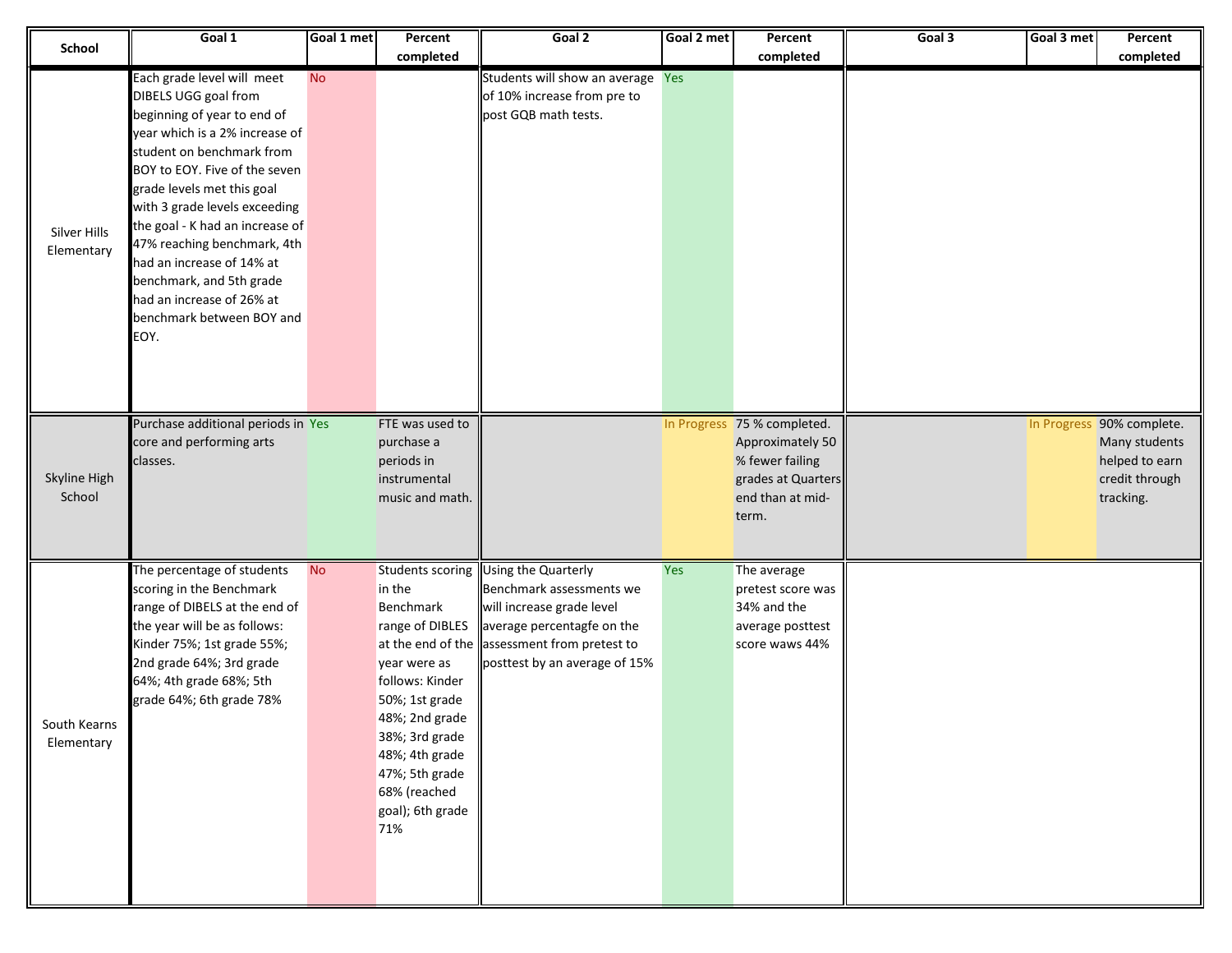| School                          | Goal 1                                                                                                                                                                                                                                                                                                                                                                     | Goal 1 met | Percent                | Goal 2                                                                                                                                                                                                                                                                                        | Goal 2 met  | Percent                                              | Goal 3                                                                                                                                                                                                                                                                                                                                                                                                                                    | Goal 3 met | Percent                           |
|---------------------------------|----------------------------------------------------------------------------------------------------------------------------------------------------------------------------------------------------------------------------------------------------------------------------------------------------------------------------------------------------------------------------|------------|------------------------|-----------------------------------------------------------------------------------------------------------------------------------------------------------------------------------------------------------------------------------------------------------------------------------------------|-------------|------------------------------------------------------|-------------------------------------------------------------------------------------------------------------------------------------------------------------------------------------------------------------------------------------------------------------------------------------------------------------------------------------------------------------------------------------------------------------------------------------------|------------|-----------------------------------|
|                                 |                                                                                                                                                                                                                                                                                                                                                                            |            | completed              |                                                                                                                                                                                                                                                                                               |             | completed                                            |                                                                                                                                                                                                                                                                                                                                                                                                                                           |            | completed                         |
| Spring Lane                     | Reading                                                                                                                                                                                                                                                                                                                                                                    | Yes        | 100% Math              |                                                                                                                                                                                                                                                                                               | In Progress |                                                      | 95% Health                                                                                                                                                                                                                                                                                                                                                                                                                                | Yes        | 100% completed                    |
| Elementary                      |                                                                                                                                                                                                                                                                                                                                                                            |            |                        |                                                                                                                                                                                                                                                                                               |             |                                                      |                                                                                                                                                                                                                                                                                                                                                                                                                                           |            |                                   |
| Stansbury<br>Elementary         | Increase students at<br>Benchmark from the<br>beginning of the year (BOY) to<br>end of year (EOY) by 10%<br>across the school. Our actual<br>attained level was 7.85%,<br>missing our goal by 2.15%.<br>There are various reasons for<br>missing the goals, which we<br>have identified and will be<br>integrated into our 30 day, 90<br>day, and 180 day Action<br>Plans. | <b>No</b>  |                        | 100% Provide quality teacher<br>support through the use of our<br>instructional coaches aligned<br>to quality school designed PD.<br>100% of our teachers received<br>coaching support to work on<br>teacher goals. This resulted in<br>designing and implementing<br>grade level based CFAs. | Yes         |                                                      | 100% Provide quality instruction for<br>our extended day programs<br>(before school, after school,<br>and summer school programs).<br>At risk students are targeted<br>and invited to participate. Our<br>data shows that any student<br>receiving 30 hours or more of<br>extended learning support<br>show statistically significant<br>increases in student<br>achievement as measured by<br>school, district and state<br>assessments. | Yes        | 95% (Summer<br>school is in June) |
| Taylorsville<br>Elementary      | Students will gain 5% growth Yes<br>in their Quarterly Benchmark<br>Assessments between pre and<br>post tests and 75% of the<br>schools DIBELS goals will be<br>achieved by the end of the<br>school year 2015-16.                                                                                                                                                         |            |                        | 95% Principal meetings with<br>teachers will increase by 80%<br>to review data. Student<br>science data will increase 30%<br>from the previous test year. In<br>language arts and math pre<br>and post-tests, students will<br>increase 3%.                                                   |             | In Progress Waiting for final<br><b>SAGE results</b> | Improve academic<br>performance based on end of<br>year tests and quarterly<br>benchmarks in math by 8%<br>from the final score and in<br>DIBELS and Language Arts end<br>of year tests. In DIBELS the<br>school scores will improve<br>from 50% reading on grade<br>level to 60%. Students will<br>make a growth of 3% from the<br>final 2015 end of year test to<br>2016.                                                               | Yes        |                                   |
| Taylorsville High<br>School     | increase graduation rate to<br>85%                                                                                                                                                                                                                                                                                                                                         | <b>No</b>  | 82% graduation<br>rate | Increase number of college<br>bound students through AVID                                                                                                                                                                                                                                     | Yes         | 100% complete                                        | Increase AVID trained teachers Yes<br>by 10                                                                                                                                                                                                                                                                                                                                                                                               |            | 100%                              |
| <b>Twin Peaks</b><br>Elementary | Help struggling readers in<br>grades 4-6 make growth from<br>intensive to strategic or<br>benchmark.                                                                                                                                                                                                                                                                       | Yes        |                        | Using Aides support math<br>instruction for stuggling math<br>students in upper grades.                                                                                                                                                                                                       | <b>No</b>   | Ran out of money<br>to pay for aides.                |                                                                                                                                                                                                                                                                                                                                                                                                                                           |            |                                   |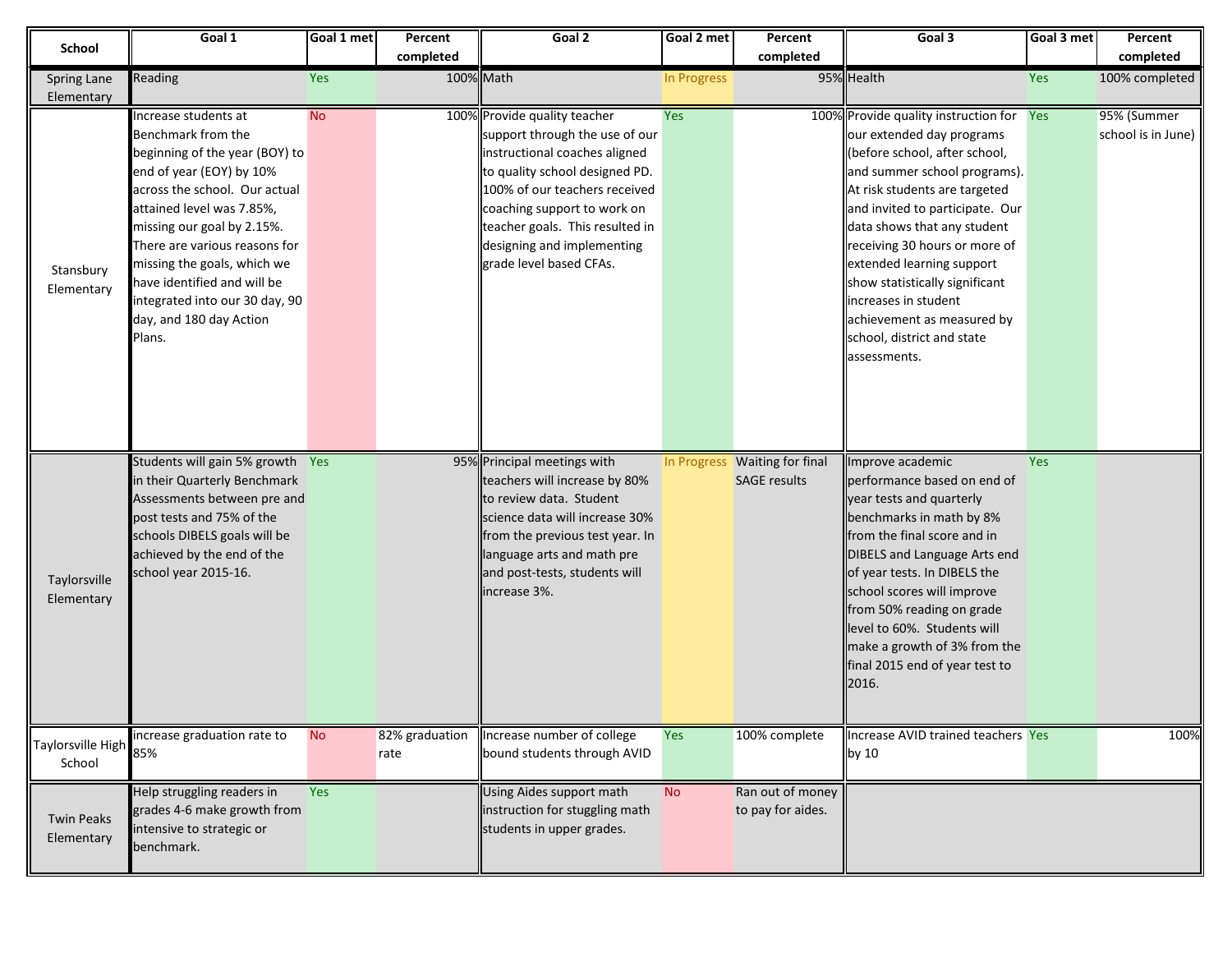| <b>School</b>         | Goal 1                                                                                                                                                                                                                                                                                                                                                                                     | Goal 1 met | Percent                                                                                                                                                                                         | Goal 2                                                                                                                                                                                                                                                                                                                                                        | Goal 2 met | Percent                                                                                                                                           | Goal 3                                                                                                                                                                                                                                                                                                                                                                                                                                                                                       | Goal 3 met      | Percent   |
|-----------------------|--------------------------------------------------------------------------------------------------------------------------------------------------------------------------------------------------------------------------------------------------------------------------------------------------------------------------------------------------------------------------------------------|------------|-------------------------------------------------------------------------------------------------------------------------------------------------------------------------------------------------|---------------------------------------------------------------------------------------------------------------------------------------------------------------------------------------------------------------------------------------------------------------------------------------------------------------------------------------------------------------|------------|---------------------------------------------------------------------------------------------------------------------------------------------------|----------------------------------------------------------------------------------------------------------------------------------------------------------------------------------------------------------------------------------------------------------------------------------------------------------------------------------------------------------------------------------------------------------------------------------------------------------------------------------------------|-----------------|-----------|
|                       |                                                                                                                                                                                                                                                                                                                                                                                            |            | completed                                                                                                                                                                                       |                                                                                                                                                                                                                                                                                                                                                               |            | completed                                                                                                                                         |                                                                                                                                                                                                                                                                                                                                                                                                                                                                                              |                 | completed |
| <b>Upland Terrace</b> | Increase the number of core<br>skills mastered in English LA<br>(ELA) as demonstrated by the<br><b>ELA Quarterly Benchmarks.</b><br>Students will either<br>demonstrate overall mastery<br>(80% and above), or an<br>increase in the percentage of<br>concepts mastered by at least<br>10% from pre to post test.                                                                          | <b>Yes</b> | On avg., student<br>growth on first<br>sem. pre to post<br>benchmark<br>assessments was<br>11.7%. (1.7%<br>above our goal.)<br>The highest<br>growth was<br>19.08%, the<br>lowest was<br>4.61%. | Students will increase the<br>number of core skills mastered<br>in Mathematics as<br>demonstrated by the Math<br>Quarterly Benchmarks. They<br>will either demonstrate overall<br>mastery (80% and above), or<br>an increase in the percentage<br>of concepts mastered by at<br>least 15% from pre to post<br>test.                                           | Yes        | On average,<br>first sem. pre to<br>post benchmark<br>assessments was<br>20.9%. (5.9%<br>above our goal.)<br>The highest<br>growth<br>44.98%, the | 4-6 grade students will<br>student growth on increase mastery of the<br>science core standards. All<br>grade levels will demonstrate<br>an increase of 5% mastery. K-3<br>students will demonstrate<br>mastery of science core<br>concepts by scoring 80% or<br>above (overall mastery), or<br>demonstrated was increasing the numbers of<br>science concepts mastered on<br>lowest was 9.57%. teacher created common<br>formative assessments given<br>pre-instruction post<br>instruction. | In Progress n/a |           |
| <b>Valley Crest</b>   | The average proficiency score Yes<br>for grades 2-6 as measured by<br>the Granite ELA and Math<br>Benchmarks will increase by<br>5% from the pretest to the<br>post test.                                                                                                                                                                                                                  |            | All grades<br>achieved the<br>goal.                                                                                                                                                             |                                                                                                                                                                                                                                                                                                                                                               |            |                                                                                                                                                   |                                                                                                                                                                                                                                                                                                                                                                                                                                                                                              |                 |           |
| Valley Junior         | Increase in student access to<br>individual devices coupled<br>with individual and small<br>group tutoring will result in<br>student growth and<br>achievement in Math as<br>measured by quarterly<br>benchmarks, work<br>completion, and SAGE<br>assessment. Progress will be<br>measured at Benchmarks, and<br>the goal will be completed at<br>the end of the 2015-2016<br>school year. | <b>No</b>  | 50% Yes on<br>Benchmarks no<br>on Summative                                                                                                                                                     | ncrease of individual and<br>small group student tutoring<br>and or reduced class size will<br>improve growth and<br>achievement in English as<br>measured by quarterly<br>benchmarks, SRI Lexile score,<br>and SAGE assessment.<br>Progress will be measured at<br>Benchmarks, and the goal will<br>be completed at the end of the<br>2015-2016 school year. | <b>No</b>  | 66% Yes on<br>Benchmarks and<br>SRI. No on Sage<br>Summative.                                                                                     | Increase of individual and<br>small group student tutoring<br>and or reduced class size will<br>improve growth and<br>achievement in English as<br>measured by quarterly<br>benchmarks, SRI Lexile score,<br>and SAGE assessment.<br>Progress will be measured at<br>Benchmarks, and the goal will<br>be completed at the end of the<br>2015-2016 school year.                                                                                                                               | <b>Yes</b>      | 100%      |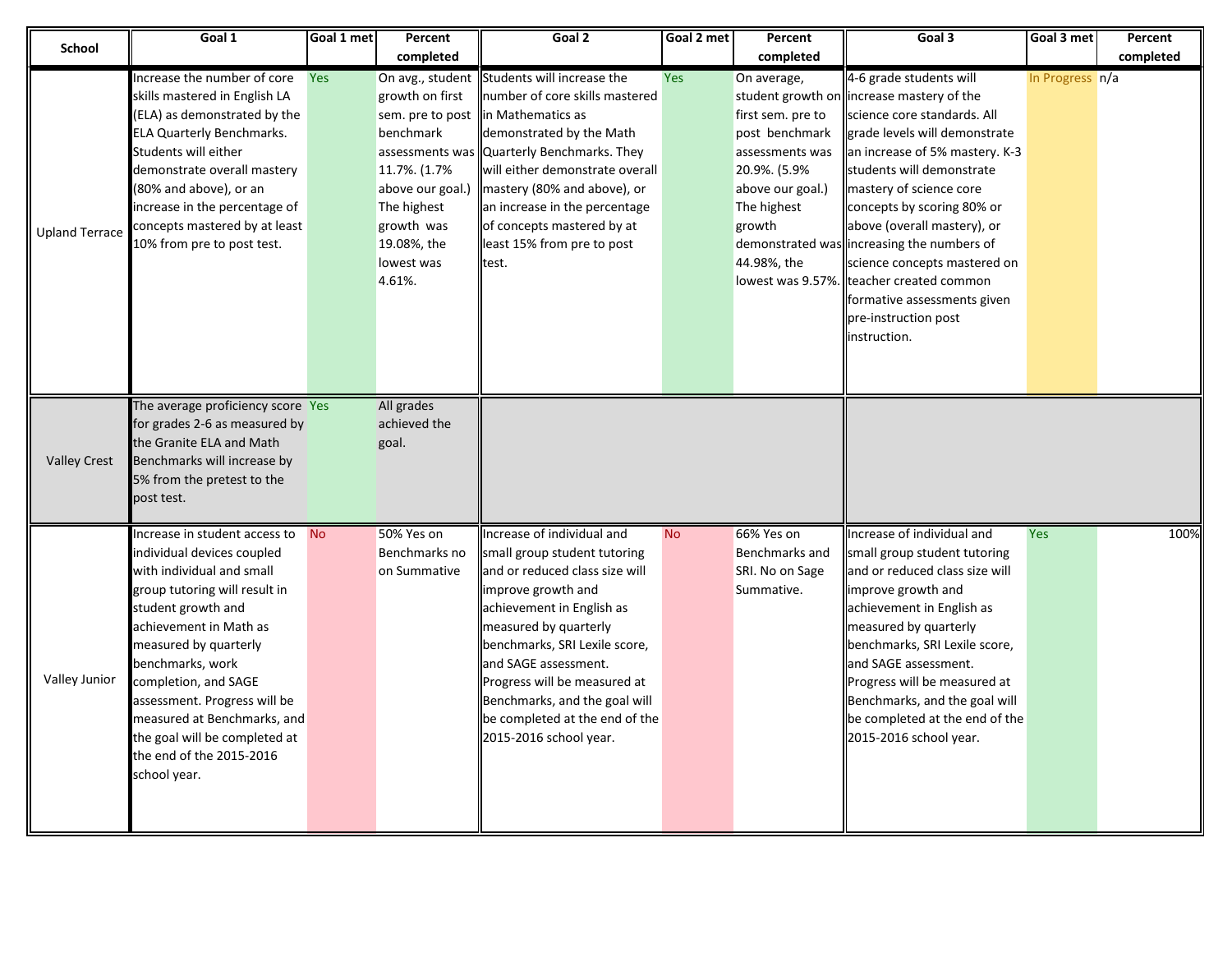| School                           | Goal 1                                                                                                                                                                                                                                                                                                                                                                            | Goal 1 met  | Percent                                                                                                                   | Goal 2                                                                                                                                                                                                                                                                                        | Goal 2 met | Percent                                                   | Goal 3            | Goal 3 met | Percent   |
|----------------------------------|-----------------------------------------------------------------------------------------------------------------------------------------------------------------------------------------------------------------------------------------------------------------------------------------------------------------------------------------------------------------------------------|-------------|---------------------------------------------------------------------------------------------------------------------------|-----------------------------------------------------------------------------------------------------------------------------------------------------------------------------------------------------------------------------------------------------------------------------------------------|------------|-----------------------------------------------------------|-------------------|------------|-----------|
|                                  |                                                                                                                                                                                                                                                                                                                                                                                   |             | completed                                                                                                                 |                                                                                                                                                                                                                                                                                               |            | completed                                                 |                   |            | completed |
| Vista Elementary                 | Increase % of 1-6 grade<br>students reaching benchmark<br>in reading on mid-year Dibels<br>assessment from 63% by<br>2.61%. The percentage of<br>student showing growth in<br>grades 1-6 mathematics using<br>GOB beginning of the year<br>will increase from 10% in tier<br>3-4 to 30% on the 3rd quarter<br>GOB.                                                                | Yes         | 100                                                                                                                       |                                                                                                                                                                                                                                                                                               |            |                                                           |                   |            |           |
| Wasatch Jr. High                 | School proficiency on the<br>SAGE Summative test and SRI<br>will increase by 5% or more<br>from the end-of-the-year<br>testing (2015) to end -of-year<br>testing (2016)                                                                                                                                                                                                           | In Progress |                                                                                                                           | 50% Students identified by teachers Yes<br>as not proficient and needing<br>additional academic support<br>will recieve differentiated<br>instruction both in and out<br>ofteh classroom resulting in an<br>increase of 20% growth of<br>more from each departmental<br>CFA pre to post test. |            | 90%                                                       |                   |            |           |
| <b>West Kearns</b><br>Elementary | The percentage of students<br>showing growth in grades K-6<br>in Reading using DIBELS Next<br>Benchmark Assessment,<br>comparing EOY (previous<br>year) to EOY (current year),<br>will increase based on<br>established District goals: K -<br>82% to 84%; 1st - 70% to<br>74%; 2nd - 57% to 63%; 3rd -<br>64% to 65%; 4th - 48% to<br>55%; 5th - 60% to 65%; 6th -<br>62% to 66% | <b>No</b>   | K through 3rd<br>grades did not<br>meet goals; 5th<br>grade did not<br>meet goal; 4th<br>and 6th grades<br>exceeded goal. | The percentage of students<br>achieving proficiency (3 or 4)<br>in grades 3-6 as measured by<br>SAGE will increase at least 3%<br>from this year data to next<br>year data.                                                                                                                   |            | In Progress Testing is done;<br>data not yet<br>available |                   |            |           |
| West Lake Jr.                    | Leadership Team stipend                                                                                                                                                                                                                                                                                                                                                           | Yes         |                                                                                                                           | 100% Fine Arts Department                                                                                                                                                                                                                                                                     | Yes        |                                                           | 95% Library Books | Yes        | 80%       |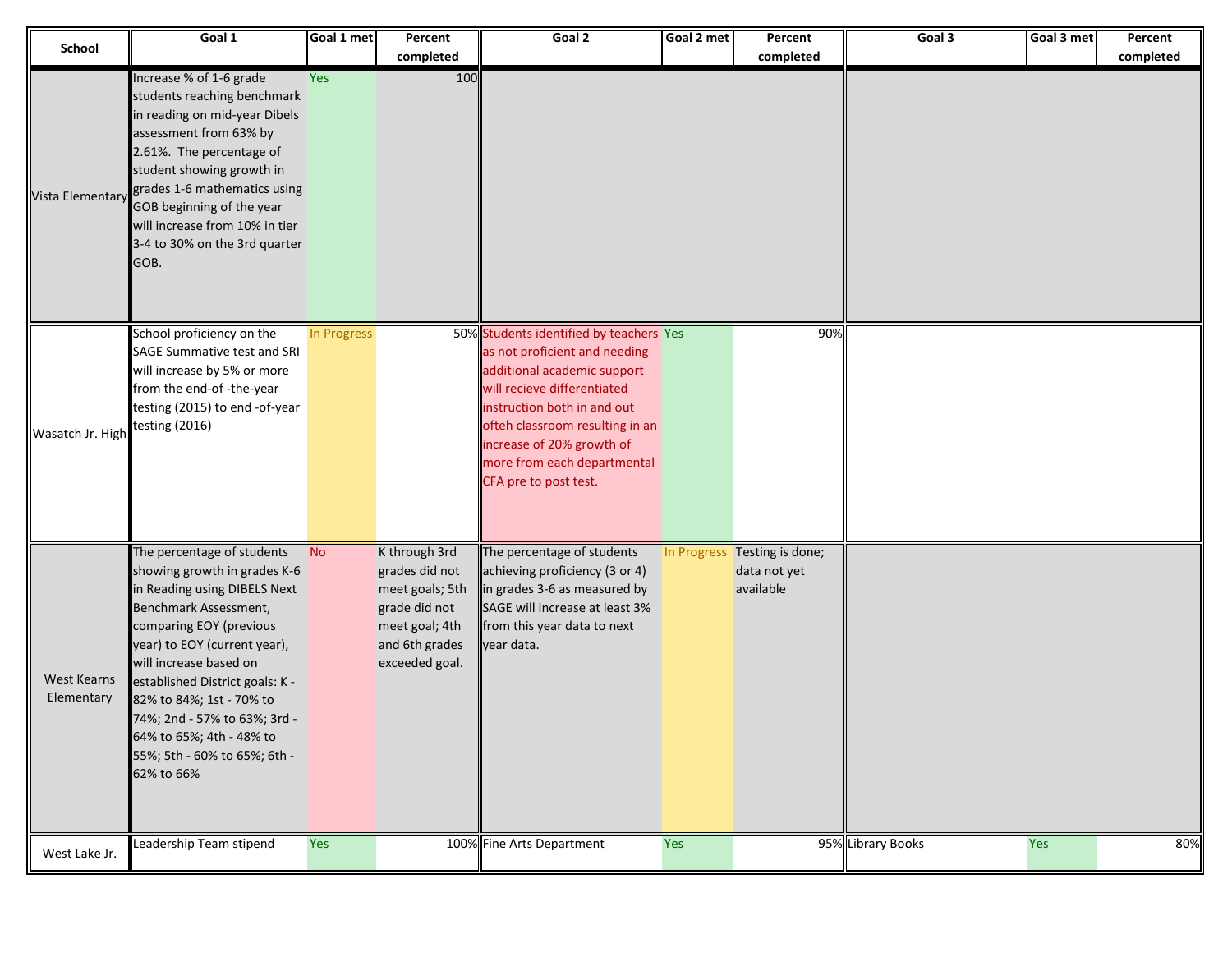| <b>School</b>                    | Goal 1                                                                                                                                                                                                                                                                                                                                                              | Goal 1 met  | Percent<br>completed                                                                                                                                                           | Goal 2                                                                                                                                                                                                                                                                             | Goal 2 met  | Percent<br>completed | Goal 3                                                                                                                                                                           | Goal 3 met | Percent<br>completed |
|----------------------------------|---------------------------------------------------------------------------------------------------------------------------------------------------------------------------------------------------------------------------------------------------------------------------------------------------------------------------------------------------------------------|-------------|--------------------------------------------------------------------------------------------------------------------------------------------------------------------------------|------------------------------------------------------------------------------------------------------------------------------------------------------------------------------------------------------------------------------------------------------------------------------------|-------------|----------------------|----------------------------------------------------------------------------------------------------------------------------------------------------------------------------------|------------|----------------------|
| <b>West Valley</b><br>Elementary | The percentage of students<br>showing growth in grades K-6<br>in Reading using DIBELS Next<br>Benchmark Assessment,<br>comparing EOY (previous<br>year) to EOY (current year),<br>will increase by 3%. (4 grade<br>levels met the goal, but 3<br>grade levels did not. So more<br>than half did, but I will mark<br>no below because some<br>grade levels did not.) | <b>No</b>   |                                                                                                                                                                                | The percentage of students<br>demonstrating proficiency (76-<br>100%) as measured by the<br><b>Granite Quarterly Benchmarks</b><br>will increase by an average of<br>30% from pre-test to post-test.<br>(Almost every class increased<br>by 30% and showed significant<br>growth.) | <b>Yes</b>  |                      |                                                                                                                                                                                  |            |                      |
| Westbrook<br>Elementary          | Language Arts Proficiency                                                                                                                                                                                                                                                                                                                                           | In Progress |                                                                                                                                                                                | 90% Mathematics Proficiency                                                                                                                                                                                                                                                        | In Progress |                      |                                                                                                                                                                                  |            |                      |
| <b>Western Hills</b>             | Increase the number of<br>students who achieved a<br>proficient score in ELA by 2%<br>for grades 3-6 as measured<br>on the SAGE.                                                                                                                                                                                                                                    | Yes         | 100% - went up<br>5%                                                                                                                                                           | Increase the number of<br>students who achieved a<br>proficient score in science by<br>2% for grades 4-6 as measured<br>on the SAGE.                                                                                                                                               | Yes         | 100%, went up 5%     |                                                                                                                                                                                  |            |                      |
| Whittier<br>Elementary           | ELA: By May of 2016, increase In Progress K: yes. 41% to<br>the number of students on<br>Benchmark according to our<br>Uniform Growth Goals set by<br>Granite District, according to<br>the DIBELS assessment: K 41%<br>to 61%, 1st 42% to 51%, 2nd<br>45% to 54%, 3rd 49% to 59%,<br>4th 51% to 63%, 5th 48% to<br>60%, 6th 81% to 84%.                            |             | to 36%. 2nd yes.<br>4th no. 51% to<br>59%. 5th yes.<br>48% to 61%. 6th<br>no. 81% to 79%.<br>Overall, 4/7<br>grades achieved<br>their goals, or<br>57% of our grade<br>levels. | Math: We would like an<br>76%, 1st no. 42% increase of 22% in students<br>achieving Tier 3 or 4 (51-100%)<br>45% to 57%. 3rd between pre-and post-tests as<br>yes. 49% to 63%. measured by the Math Granite<br>Benchmark scores.                                                   | Yes         |                      | Science: By May of 2016, we<br>would like an increase of 2% in<br>students achieving proficiency<br>on the end-of-year SAGE<br>summative testing in Science,<br>from 25% to 27%. | <b>No</b>  |                      |